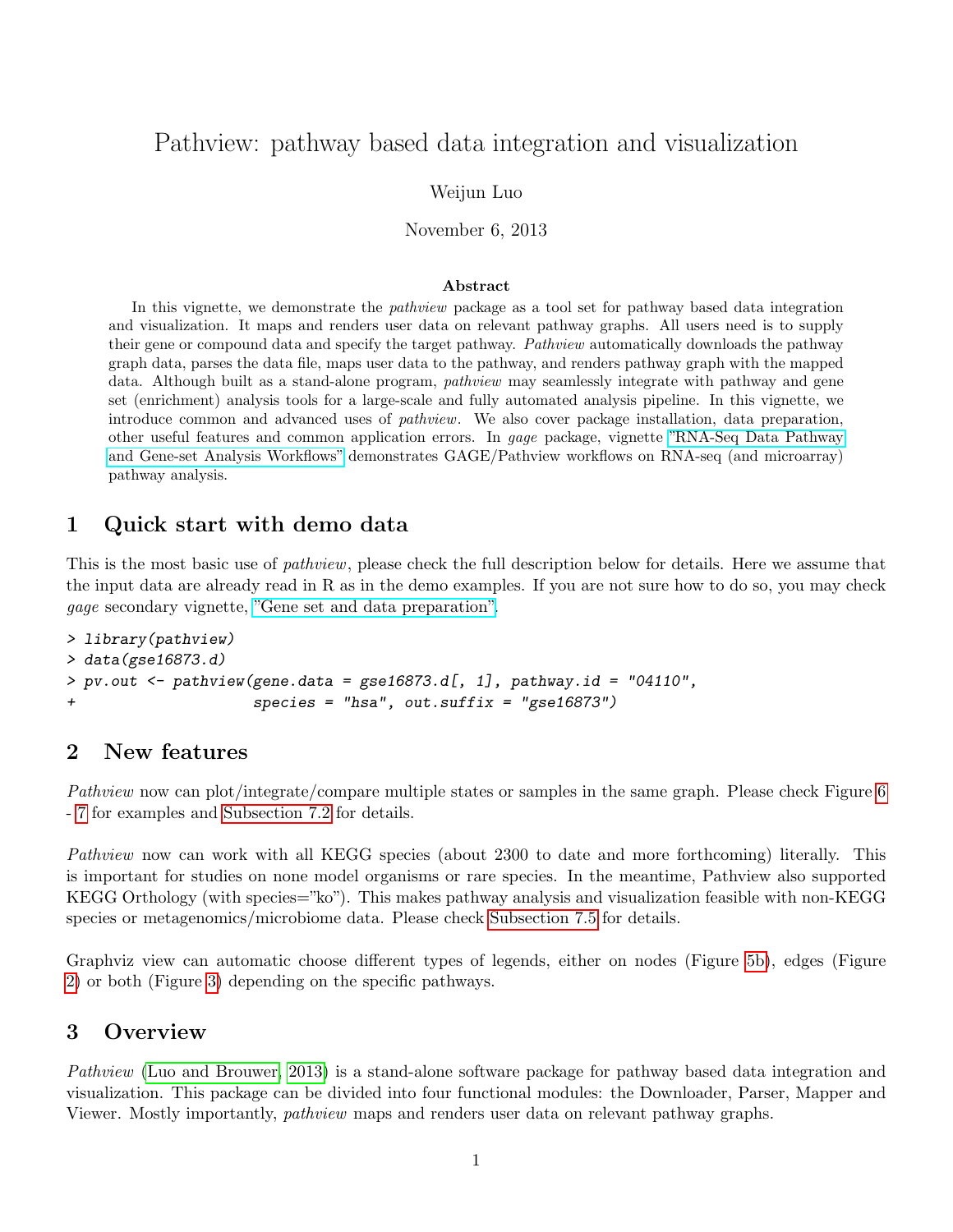Pathview generates both native KEGG view (like [Figure 1](#page-4-0) in PNG format) and Graphviz view (like [Figure](#page-5-0) [2](#page-5-0) in PDF format) for pathways [\(Section 6\)](#page-2-0). KEGG view keeps all the meta-data on pathways, spacial and temporal information, tissue/cell types, inputs, outputs and connections. This is important for human reading and interpretation of pathway biology. Graphviz view provides better control of node and edge attributes, better view of pathway topology, better understanding of the pathway analysis statistics. Currently only KEGG pathways are implemented. Hopefully, pathways from Reactome, NCI and other databases will be supported in the future. Notice that KEGG requires subscription for FTP access since May 2011. However, *Pathview* downloads individual pathway graphs and data files through html access, which is freely available (for academic and non-commerical uses). Pathview uses KEGGgraph [\(Zhang and Wiemann, 2009\)](#page-21-1) when parsing KEGG xml data files.

Pathview provides strong support for data integration [\(Section 7\)](#page-9-0). It works with: 1) essentially all types of biological data mappable to pathways, 2) over 10 types of gene or protein IDs, and 20 types of compound or metabolite IDs, 3) pathways for over 2000 species as well as KEGG orthology, 4) varoius data attributes and formats, i.e. continuous/discrete data, matrices/vectors, single/multiple samples etc.

Pathview is open source, fully automated and error-resistant. Therefore, it seamlessly integrates with pathway or gene set (enrichment) analysis tools. In [Section 8,](#page-20-0) we will show an integrated analysis using pathview with anothr the Bioconductor *gage* package [\(Luo et al., 2009\)](#page-21-2), available from the [Bioconductor website.](www.bioconductor.org/packages/release/bioc/html/gage.html)

Note that although we use microarray data as example gene data in this vignette, Pathview is equally applicable to RNA-Seq data and other types of gene/protein centered high throughput data. The secondary vignette in gage package, ["RNA-Seq Data Pathway and Gene-set Analysis Workflows",](http://bioconductor.org/packages/2.13/bioc/vignettes/gage/inst/doc/RNA-seqWorkflow.pdf) demonstrates such applications.

This vignette is written by assuming the user has minimal R/Bioconductor knowledge. Some descriptions and code chunks cover very basic usage of R. The more experienced users may simply omit these parts.

### 4 Installation

Assume R and Bioconductor have been correctly installed and accessible under current directory. Otherwise, please contact your system admin or follow the instructions on [R website](http://www.r-project.org/) and [Bioconductor website.](http://www.bioconductor.org/install/) Here I would strongly recommend users to install or upgrade to the latest verison of R  $(3.0.2)/B$ ioconductor  $(2.13)$  for simpler installation and better use of *Pathview*. You may need to update your biocLite too if you upgrade R/Biocondutor under Windows.

Start R: from Linux/Unix command line, type R (Enter); for Mac or Windows GUI, double click the R application icon to enter R console.

End R: type in  $q()$  when you are finished with the analysis using R, but not now.

Two options:

Simple way: install with Bioconductor installation script biocLite directly (this included all dependencies automatically too):

> source("http://bioconductor.org/biocLite.R")

```
> biocLite("pathview")
```
Or a bit more complexer: install through R-forge or manually, but require dependence packages to be installed using Bioconductor first:

```
> source("http://bioconductor.org/biocLite.R")
```

```
> biocLite(c("Rgraphviz", "png", "KEGGgraph", "org.Hs.eg.db"))
```
Then install pathview through R-forge.

#### > install.packages("pathview",repos="http://R-Forge.R-project.org")

Or install manually: download pathview package (from R-forge or Bioconductor, make sure with proper version number and zip format) and save to /your/local/directory/.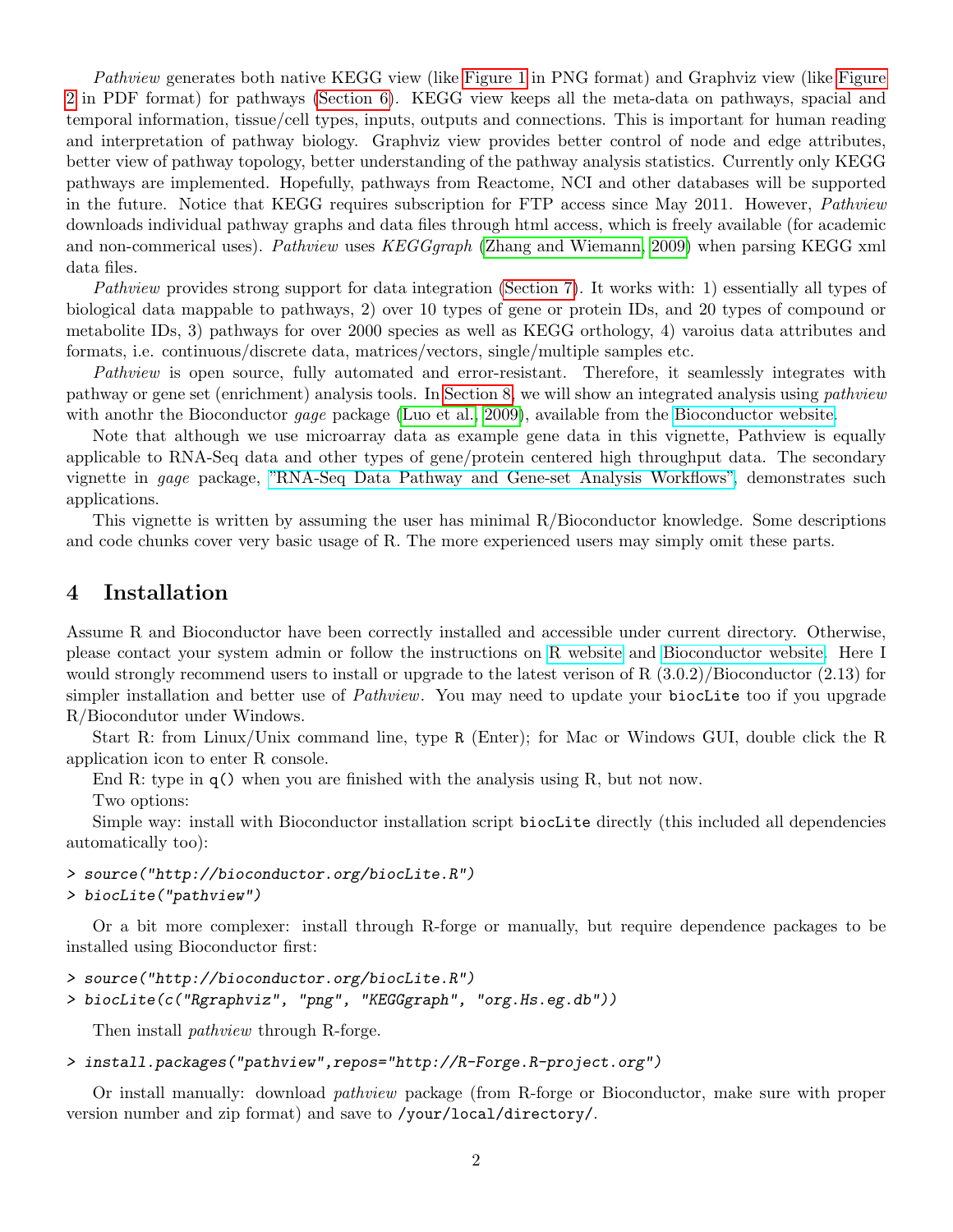> install.packages("/your/local/directory/pathview\_1.0.0.tar.gz",

+ repos = NULL, type = "source")

Note that there might be problems when installing *Rgraphviz* or XML (KEGGgraph dependency) package with outdated R/Biocondutor. *Rgraphviz* installation is a bit complicate with R 2.5 (Biocondutor 2.10) or earlier versions. Please check this [Readme file](http://pathview.r-forge.r-project.org/Rgraphviz.README) on *Rgraphviz*. On Windows systems, XML frequently needs to be installed manually. Its windows binary can be downloaded from [CRAN](http://cran.r-project.org/web/packages/XML/index.html) and then:

> install.packages("/your/local/directory/XML\_3.95-0.2.zip", repos = NULL)

## 5 Get Started

Under R, first we load the *pathview* package:

> library(pathview)

To see a brief overview of the package:

#### > library(help=pathview)

To get help on any function (say the main function, pathview), use the help command in either one of the following two forms:

```
> help(pathview)
```
> ?pathview

## <span id="page-2-0"></span>6 Common uses for data visualization

Pathview is primarily used for visualizing data on pathway graphs. *pathview* generates both native KEGG view (like [Figure 1\)](#page-4-0) and Graphviz view (like [Figure 2\)](#page-5-0). The former render user data on native KEGG pathway graphs, hence is natural and more readable for human. The latter layouts pathway graph using Graphviz engine, hence provides better control of node or edge attributes and pathway topology.

We load and look at the demo microarray data first. This is a breast cancer dataset. Here we would like to view the pair-wise gene expression changes between DCIS (disease) and HN (control) samples. Note that the microarray data are log2 transformed. Hence expression changes are log2 ratios.

> data(gse16873.d)

We also load the demo pathway related data.

> data(demo.paths)

First, we view the exprssion changes of a single sample (pair) on a typical signaling pathway, "Cell Cycle", by specifying the gene.data and pathway.id [\(Figure 1a\)](#page-4-0). The microarray was done on human tissue, hence species = "hsa". Note that such native KEGG view was outupt as a raster image in a PNG file in your working directory.

```
> i < -1> pv.out <- pathview(gene.data = gse16873.d[, 1], pathway.id = demo.paths$sel.paths[i],
+ species = "hsa", out.suffix = "gse16873", kegg.native = T)
[1] "Downloading xml files for hsa04110, 1/1 pathways.."
[1] "Downloading png files for hsa04110, 1/1 pathways.."
```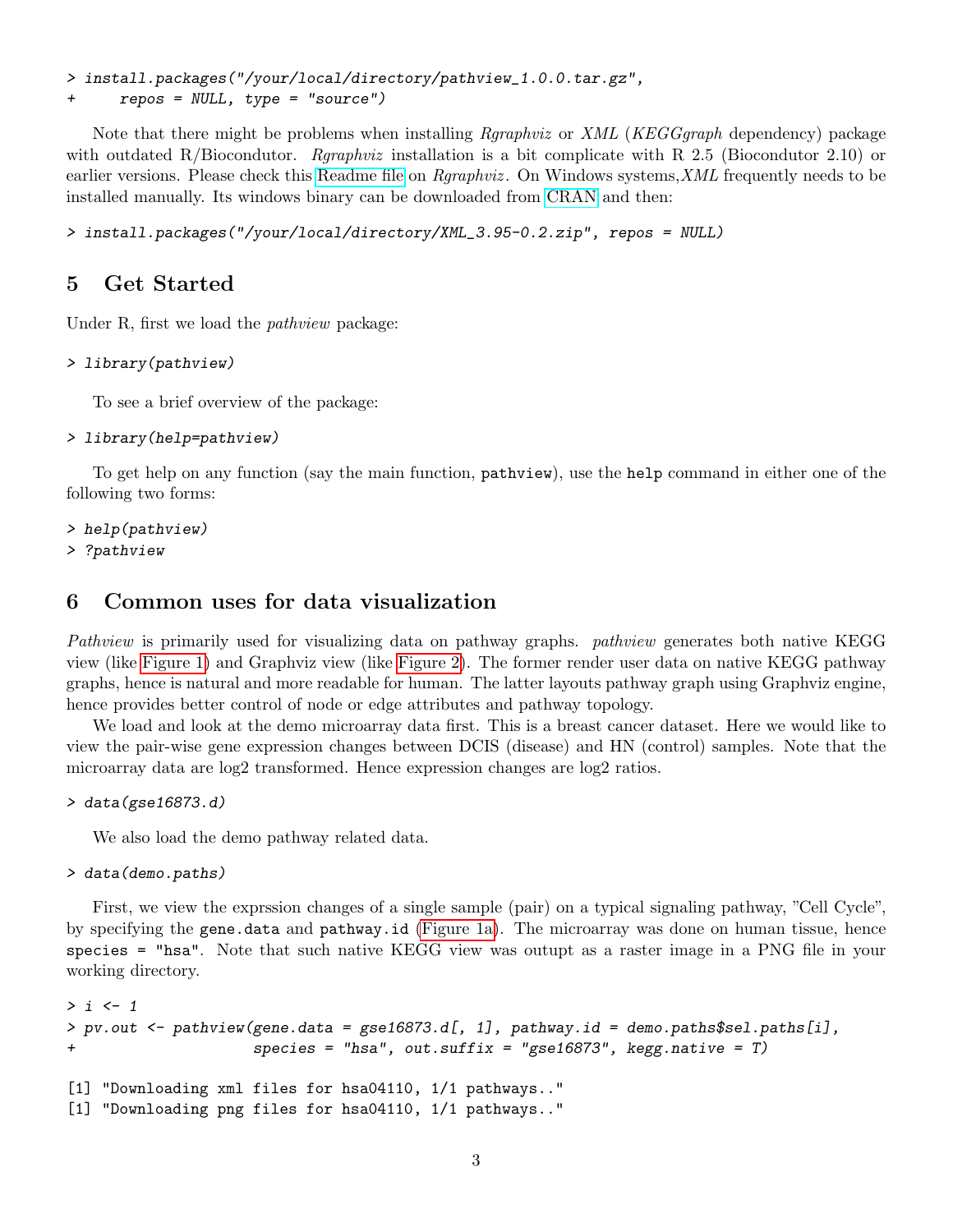> list.files(pattern="hsa04110", full.names=T) [1] "./hsa04110.gse16873.png" "./hsa04110.png" [3] "./hsa04110.xml" > str(pv.out) List of 2 \$ plot.data.gene:'data.frame': 92 obs. of 9 variables: ..\$ kegg.names: chr [1:92] "1029" "51343" "4171" "4998" ... ..\$ labels : chr [1:92] "CDKN2A" "FZR1" "MCM2" "ORC1" ...  $.$ \$ type  $:$  chr  $[1:92]$  "gene" "gene" "gene" "gene"  $.$ . ..\$ x : num [1:92] 532 919 553 494 919 919 188 432 123 77 ...  $.$ \$ y : num [1:92] 124 536 556 556 297 519 519 191 704 687 ... ..\$ width : num [1:92] 46 46 46 46 46 46 46 46 46 46 ... ..\$ height : num [1:92] 17 17 17 17 17 17 17 17 17 17 ... ..\$ mol.data : num [1:92] 0.129 -0.404 -0.42 0.986 1.181 ... ..\$ mol.col : Factor w/ 10 levels "#00FF00","#30EF30",..: 5 3 3 9 9 9 9 9 5 6 ... \$ plot.data.cpd : NULL

> head(pv.out\$plot.data.gene)

|             |           |                          |  |     | kegg.names labels type x y width height mol.data mol.col |  |
|-------------|-----------|--------------------------|--|-----|----------------------------------------------------------|--|
|             | $1 \quad$ | 1029 CDKN2A gene 532 124 |  | 46  | 17 0.1291987 #BEBEBE                                     |  |
| $2^{\circ}$ |           | 51343 FZR1 gene 919 536  |  | 46  | 17 -0.4043256 #5FDF5F                                    |  |
| 3           |           | 4171 MCM2 gene 553 556   |  | 46  | 17 -0.4202181 #5FDF5F                                    |  |
| 4           |           | 4998 ORC1 gene 494 556   |  | 46  | 17 0.9864873 #FF0000                                     |  |
| 5           | 996       | CDC27 gene 919 297       |  | -46 | 17 1.1811525 #FF0000                                     |  |
| 6           |           | 996 CDC27 gene 919 519   |  | 46  | 17 1.1811525 #FF0000                                     |  |

Graph from the first example above has a single layer. Node colors were modified on the original graph layer, and original KEGG node labels (node names) were kept intact. This way the output file size is as small as the original KEGG PNG file, but the computing time is relative long. If we want a fast view and do not mind doubling the output file size, we may do a two-layer graph with same.layer =  $F$  [\(Figure 1b\)](#page-4-0). This way node colors and labels are added on an extra layer above the original KEGG graph. Notice that the original KEGG gene labels (or EC numbers) were replaced by official gene symbols.

```
> pv.out <- pathview(gene.data = gse16873.d[, 1], pathway.id = demo.paths$sel.paths[i],
+ species = "hsa", out.suffix = "gse16873.2layer", kegg.native = T,
+ same.layer = F)
```
In the above two examples, we view the data on native KEGG pathway graph. This view we get all notes and meta-data on the KEGG graphs, hence the data is more readable and interpretable. However, the output graph is a raster image in PNG format. We may also view the data with a *de novo* pathway graph layout using Graphviz engine [\(Figure 2\)](#page-5-0). The graph has the same set of nodes and edges, but with a different layout. We get more controls over the nodes and edge attributes and look. Importantly, the graph is a vector image in PDF format in your working directory.

```
> pv.out <- pathview(gene.data = gse16873.d[, 1], pathway.id = demo.paths$sel.paths[i],
+ species = "hsa", out.suffix = "gse16873", kegg.native = F,
+ sign.pos = demo.paths$spos[i])
> #pv.out remains the same
```

```
> dim(pv.out$plot.data.gene)
```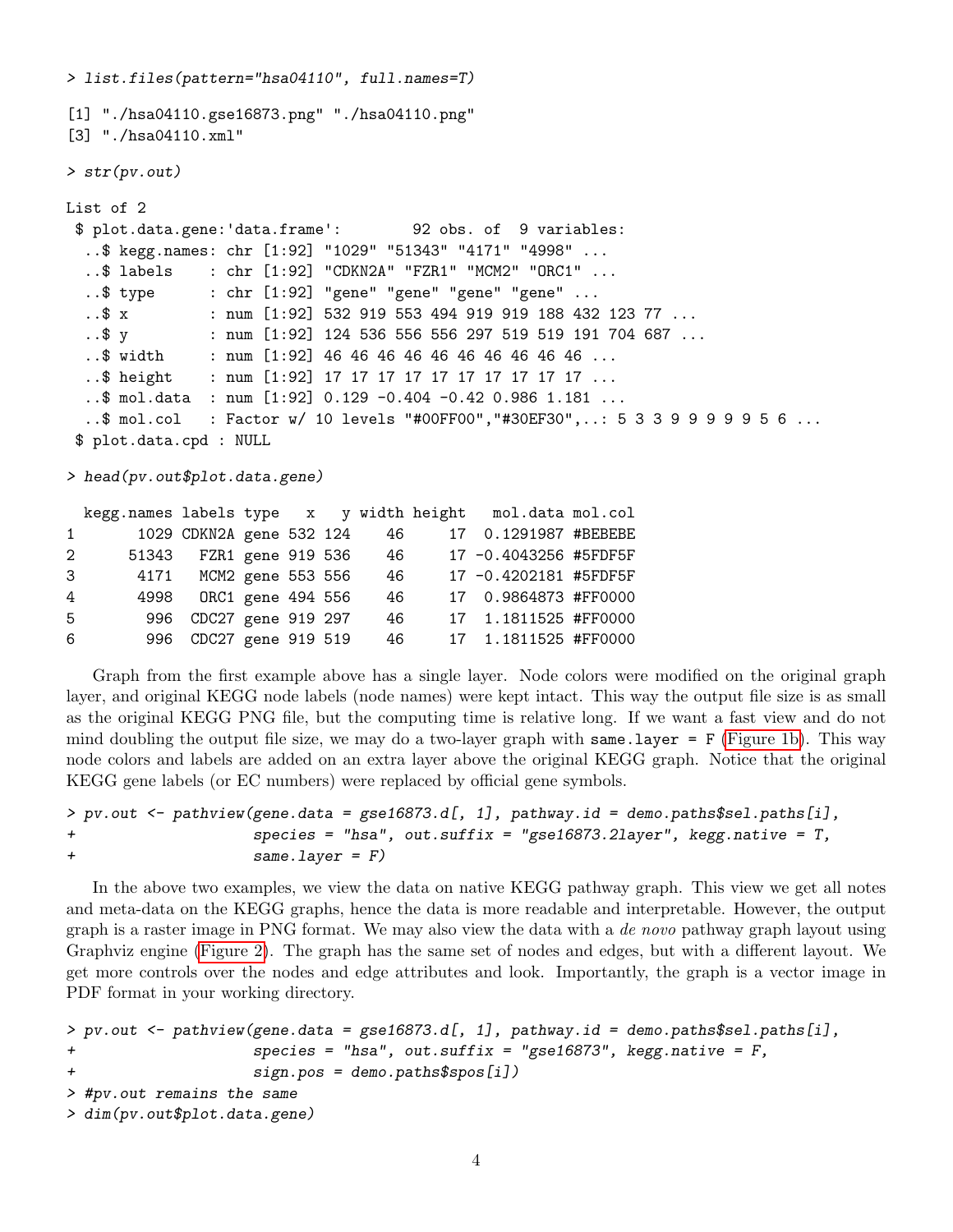<span id="page-4-0"></span>

(a)



Figure 1: Example native KEGG view on gene data with the (a) default settings; or (b) same.layer=F.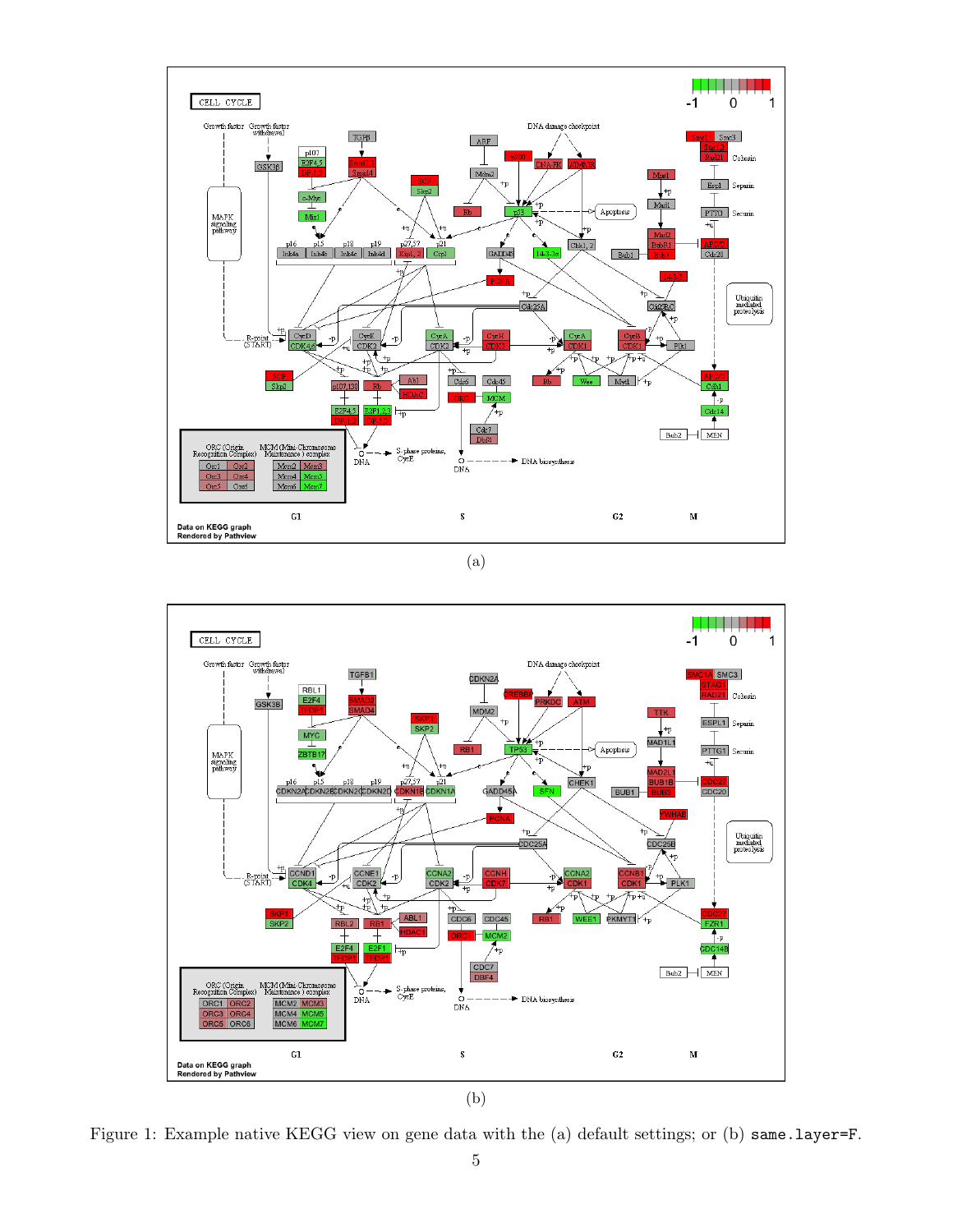<span id="page-5-0"></span>

Figure 2: Example Graphviz view on gene data with default settings. Note that legend is put on the same page as main graph.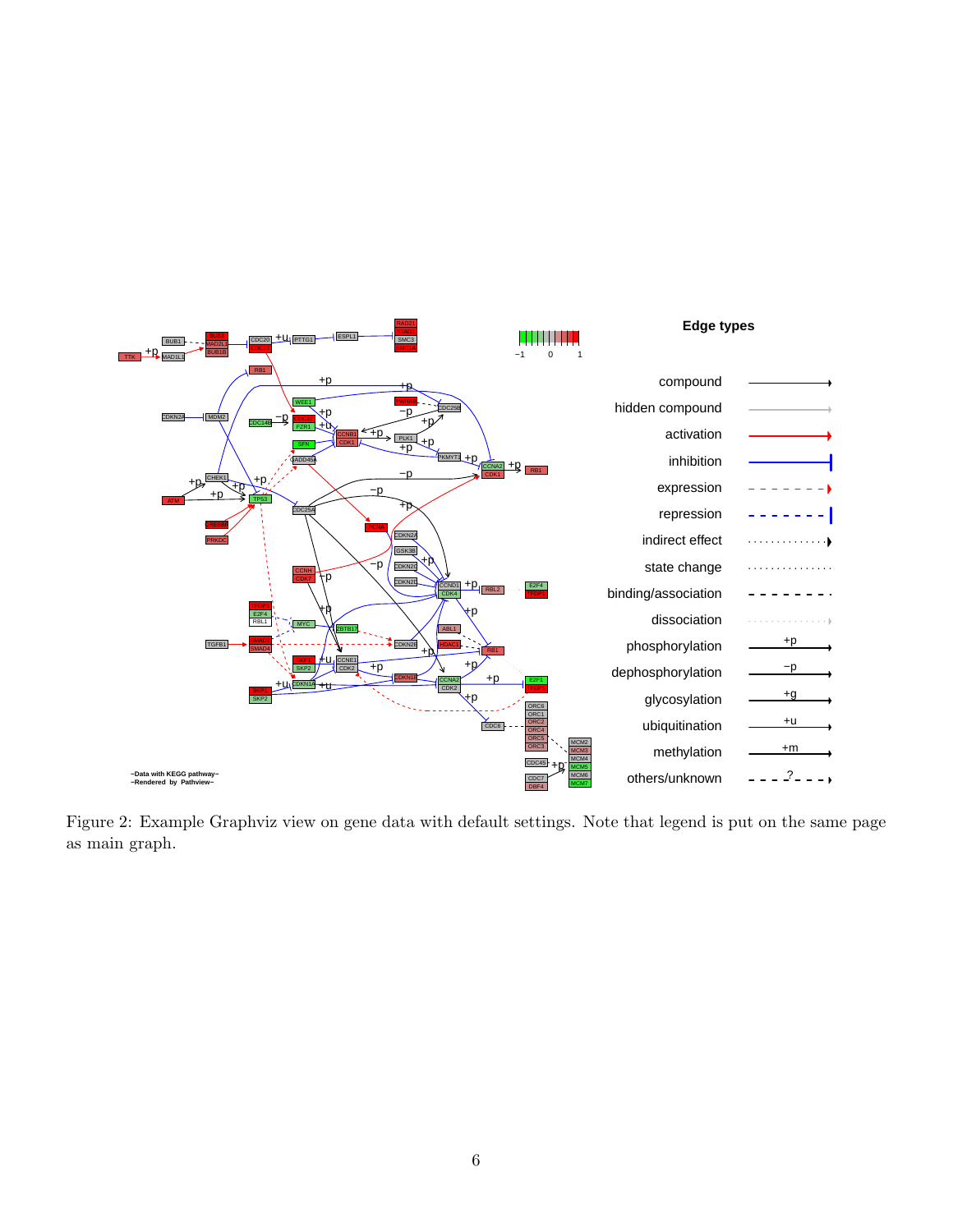#### [1] 92 9

> head(pv.out\$plot.data.gene)

|              |      |                          |                   |  |    | kegg.names labels type x y width height mol.data mol.col |  |
|--------------|------|--------------------------|-------------------|--|----|----------------------------------------------------------|--|
| $\mathbf{1}$ |      | 1029 CDKN2A gene 532 124 |                   |  | 46 | 17 0.1291987 #BEBEBE                                     |  |
| 2            |      | 51343 FZR1 gene 919 536  |                   |  | 46 | 17 -0.4043256 #5FDF5F                                    |  |
| 3            |      | 4171 MCM2 gene 553 556   |                   |  | 46 | 17 -0.4202181 #5FDF5F                                    |  |
| 4            | 4998 |                          | ORC1 gene 494 556 |  | 46 | 17 0.9864873 #FF0000                                     |  |
| 5            |      | 996 CDC27 gene 919 297   |                   |  | 46 | 17 1.1811525 #FF0000                                     |  |
| 6            |      | 996 CDC27 gene 919 519   |                   |  | 46 | 17 1.1811525 #FF0000                                     |  |
|              |      |                          |                   |  |    |                                                          |  |

In the example above, both main graph and legend were put in one layer (or page). We just list KEGG edge types and ignore node types in legend as to save space. If we want the complete legend, we can do a Graphviz view with two layers [\(Figure 3\)](#page-7-0): page 1 is the main graph, page 2 is the legend. Note that for Graphviz view (PDF file), the concept of "layer" is slightly different from native KEGG view (PNG file). In both cases, we set argument same.layer=F for two-layer graph.

```
> pv.out <- pathview(gene.data = gse16873.d[, 1], pathway.id = demo.paths$sel.paths[i],
+ species = "hsa", out.suffix = "gse16873.2layer", kegg.native = F,
+ sign.pos = demo.paths$spos[i], same.layer = F)
```
In Graphviz view, we have more control over the graph layout. We may split the node groups into individual detached nodes [\(Figure 4a\)](#page-8-0). We may even expand the multiple-gene nodes into individual genes [\(Figure 4b\)](#page-8-0). The split nodes or expanded genes may inherit the edges from the unsplit group or unexpanded nodes. This way we tend to get a gene/protein-gene/protein interaction network. And we may better view the network characteristics (modularity etc) and gene-wise (instead of node-wise) data. Note in native KEGG view, a gene node may represent multiple genes/proteins with similar or redundant functional role. The number of member genes range from 1 up to several tens. They are intentionally put together as a single node on pathway graphs for better clarity and readability. Therefore, we do not split node and mark each member genes separately by default. But rather we visualize the node-wise data by summarize gene-wise data, users may specify the summarization method using node.sum arguement.

```
> pv.out <- pathview(gene.data = gse16873.d[, 1], pathway.id = demo.paths$sel.paths[i],
+ species = "hsa", out.suffix = "gse16873.split", kegg.native = F,
+ sign.pos = demo.paths$spos[i], split.group = T)
> dim(pv.out$plot.data.gene)
```
[1] 92 9

> head(pv.out\$plot.data.gene)

```
kegg.names labels type x y width height mol.data mol.col
1 1029 CDKN2A gene 532 124 46 17 0.1291987 #BEBEBE
2 51343 FZR1 gene 919 536 46 17 -0.4043256 #5FDF5F
3 4171 MCM2 gene 553 556 46 17 -0.4202181 #5FDF5F
4 4998 ORC1 gene 494 556 46 17 0.9864873 #FF0000
5 996 CDC27 gene 919 297 46 17 1.1811525 #FF0000
6 996 CDC27 gene 919 519 46 17 1.1811525 #FF0000
> pv.out <- pathview(gene.data = gse16873.d[, 1], pathway.id = demo.paths$sel.paths[i],
+ species = "hsa", out.suffix = "gse16873.split.expanded", kegg.native = F,
+ sign.pos = demo.paths$spos[i], split.group = T, expand.node = T)
> dim(pv.out$plot.data.gene)
```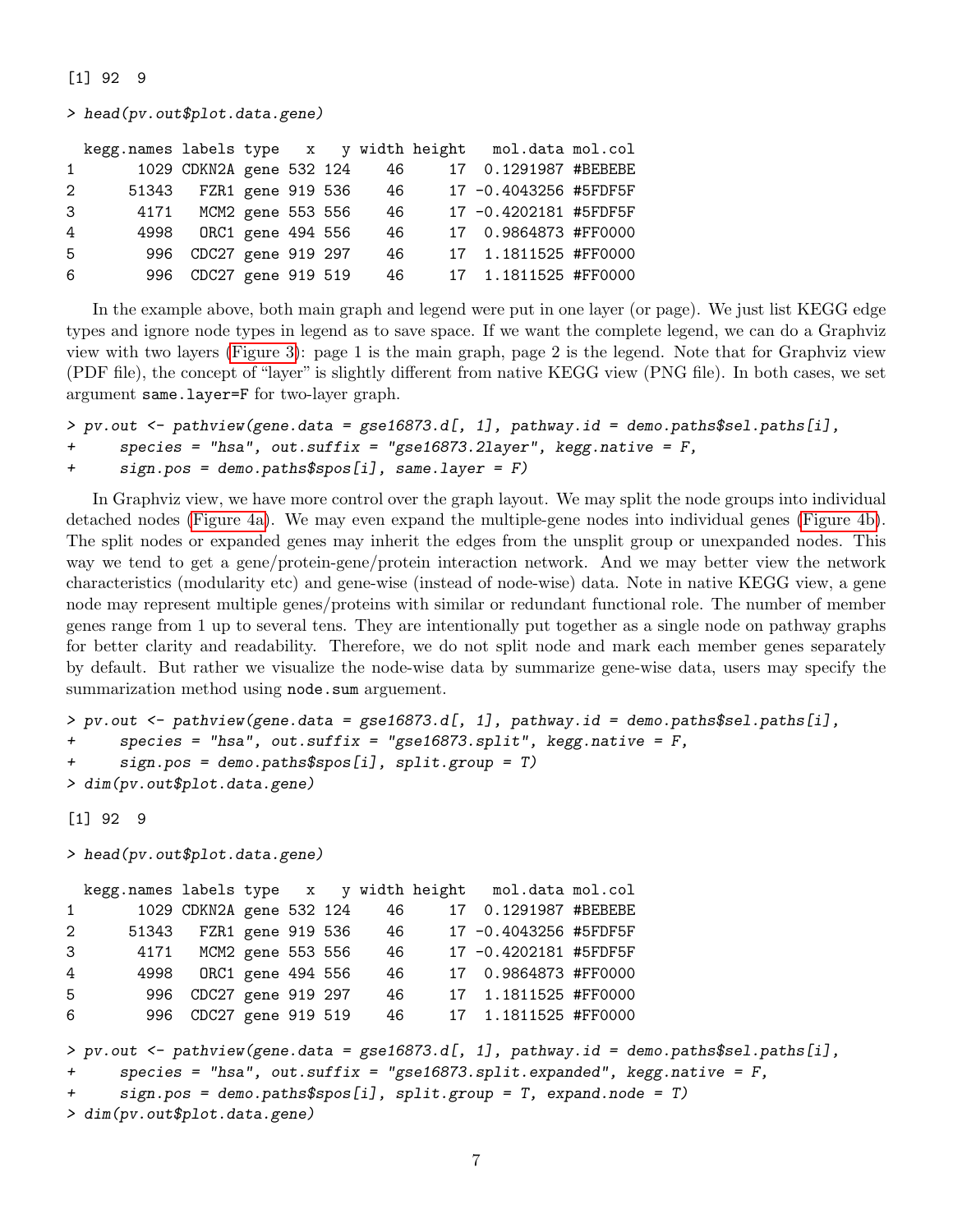<span id="page-7-0"></span>

(a) page 1

#### **KEGG diagram legend**





Figure 3: Example Graphviz view on gene data with same.layer=F. Note that legend is put on a different page than main graph.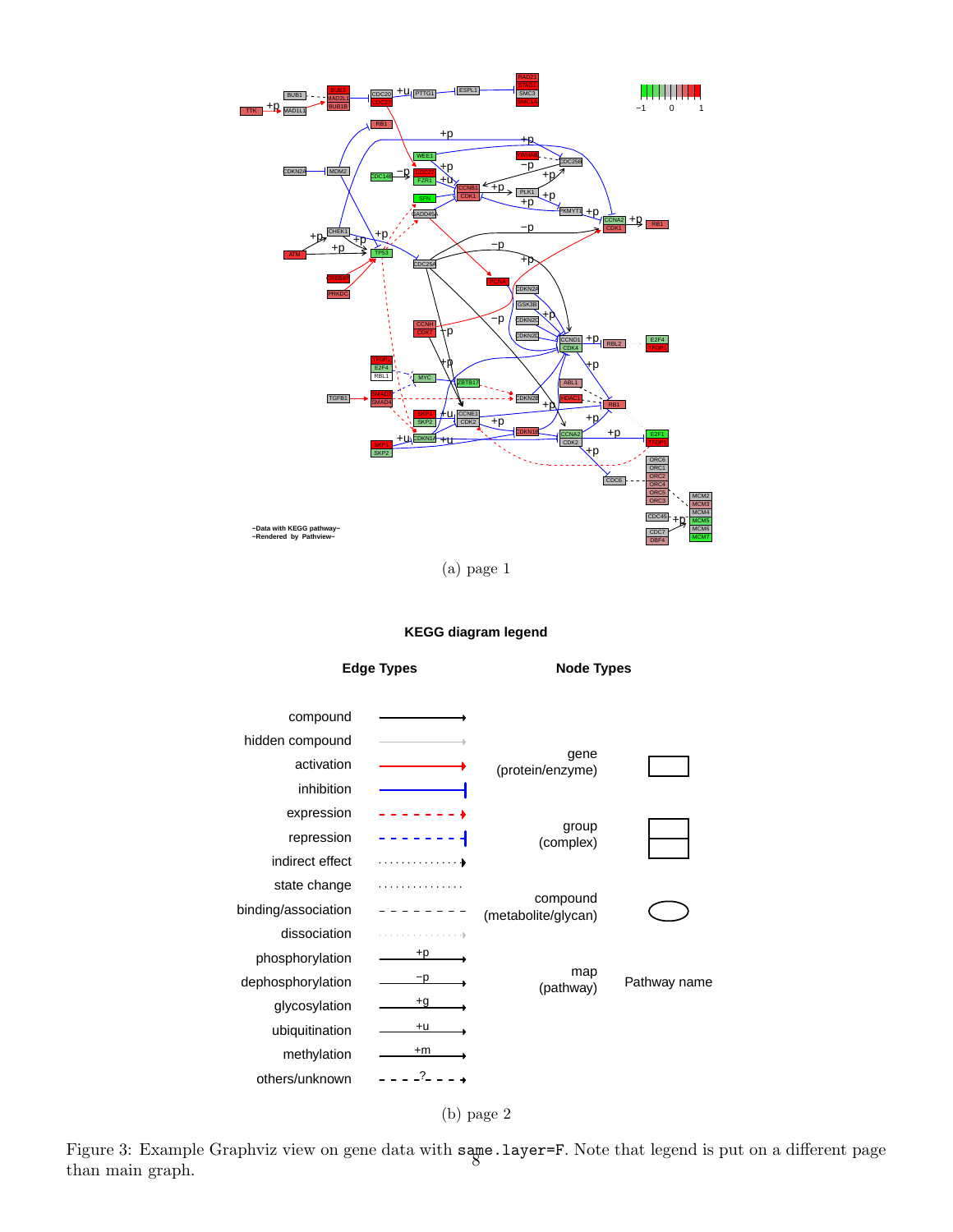<span id="page-8-0"></span>

(b)

Figure 4: Example Graphviz view on gene data with (a)  $\text{split.group} = T$ ; or (b) expand.node = T.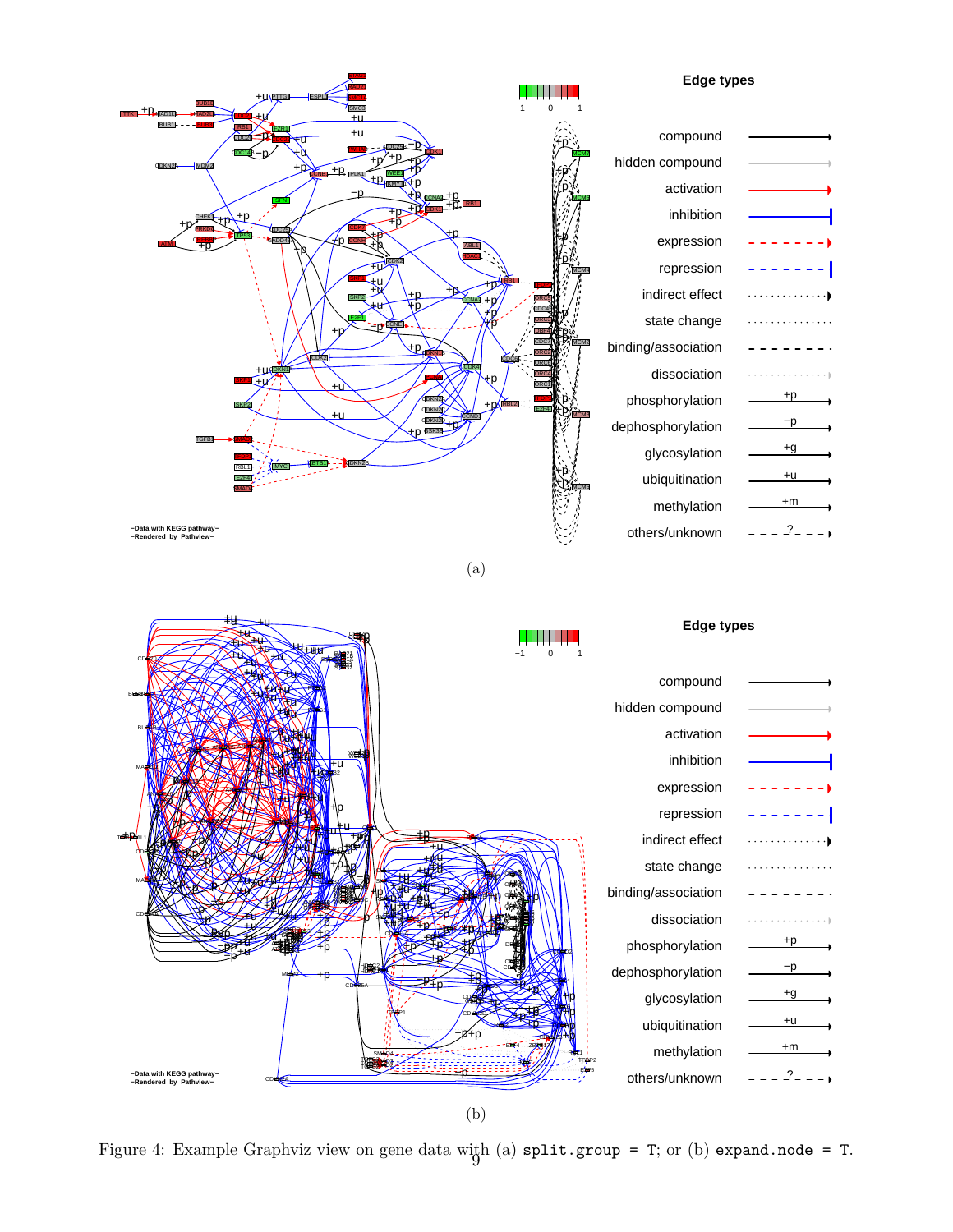#### [1] 124 9

> head(pv.out\$plot.data.gene)

|            | kegg.names labels type x y width height |                          |                   |  |    | mol.data mol.col       |  |
|------------|-----------------------------------------|--------------------------|-------------------|--|----|------------------------|--|
| hsa:1029   |                                         | 1029 CDKN2A gene 532 124 |                   |  | 46 | 17 0.12919874 #BEBEBE  |  |
| hsa: 51343 | 51343                                   | FZR1 gene 919 536        |                   |  | 46 | 17 -0.40432563 #5FDF5F |  |
| hsa: 4171  | 4171                                    | MCM2 gene 553 556        |                   |  | 46 | 17 0.17968149 #BEBEBE  |  |
| hsa: 4172  | 4172                                    | MCM3 gene 553 556        |                   |  | 46 | 17 0.33149955 #CE8F8F  |  |
| hsa:4173   | 4173                                    | MCM4 gene 553 556        |                   |  | 46 | 17 0.06996779 #BEBEBE  |  |
| hsa:4174   | 4174                                    |                          | MCM5 gene 553 556 |  | 46 | 17 -0.42874682 #5FDF5F |  |

## <span id="page-9-0"></span>7 Data integration

Pathview provides strong support for data integration. It can be used to integrate, analyze and visualize a wide variety of biological data [\(Subsection 7.1\)](#page-9-1): gene expression, protein expression, genetic association, metabolite, genomic data, literature, and other data types mappable to pathways. Notebaly, it can be directly used for metagenomic, microbiome or unknown species data when the data are mapped to KEGG ortholog pathways [\(Subsection 7.5\)](#page-17-0). The integrated Mapper module maps a variety of gene/protein IDs and compound/metabolite IDs to standard KEGG gene or compound IDs [\(Subsection 7.4\)](#page-16-0). User data named with any of these different ID types get accurately mapped to target KEGG pathways. Currently, pathview covers KEGG pathways for over 2000 species [\(Subsection 7.5\)](#page-17-0), and species can be specified either as KEGG code, scientific name or comon name. In addition, *pathview* works with different data attributes and formats, both continuous and discrete data [\(Subsection 7.3\)](#page-13-0), either in matrix or vector format, with single or multiple samples/experiments etc. Partcullary, Pathview can now integrate and compare multiple samples or states into one graph [\(Subsection 7.2\)](#page-12-0).

### <span id="page-9-1"></span>7.1 Compound and gene data

In examples above, we viewed gene data with canonical signaling pathways. We frequently want to look at metabolic pathways too. Besides gene nodes, these pathways also have compound nodes. Therefore, we may integrate or visualize both gene data and compound data with metabolic pathways. Here gene data is a broad concept including genes, transcripts, protein , enzymes and their expression, modifications and any measurable attributes. Same is compound data, including metabolites, drugs, their measurements and attributes. Here we still use the breast cancer microarray dataset as gene data. We then generate simulated compound or metabolomic data, and load proper compound ID types (with sufficient number of unique entries) for demonstration.

```
> sim.cpd.data=sim.mol.data(mol.type="cpd", nmol=3000)
> data(cpd.simtypes)
```
We generate a native KEGG view graph with both gene data and compound data [\(Figure 5a\)](#page-11-0). Such metabolic pathway graphs generated by pathview is the same as the original KEGG graphs, except that the compound nodes are magnified for better view of the colors.

```
> i < -3> print(demo.paths$sel.paths[i])
[1] "00640"
> pv.out < - pathview(gene.data = gse16873.d[, 1], cpd.data = sim.cpd.data,
+ pathway.id = demo.paths$sel.paths[i], species = "hsa", out.suffix = "gse16873.cpd",
+ keys.align = "y", kegg.native = T, key.pos = demo.paths$kpos1[i])
```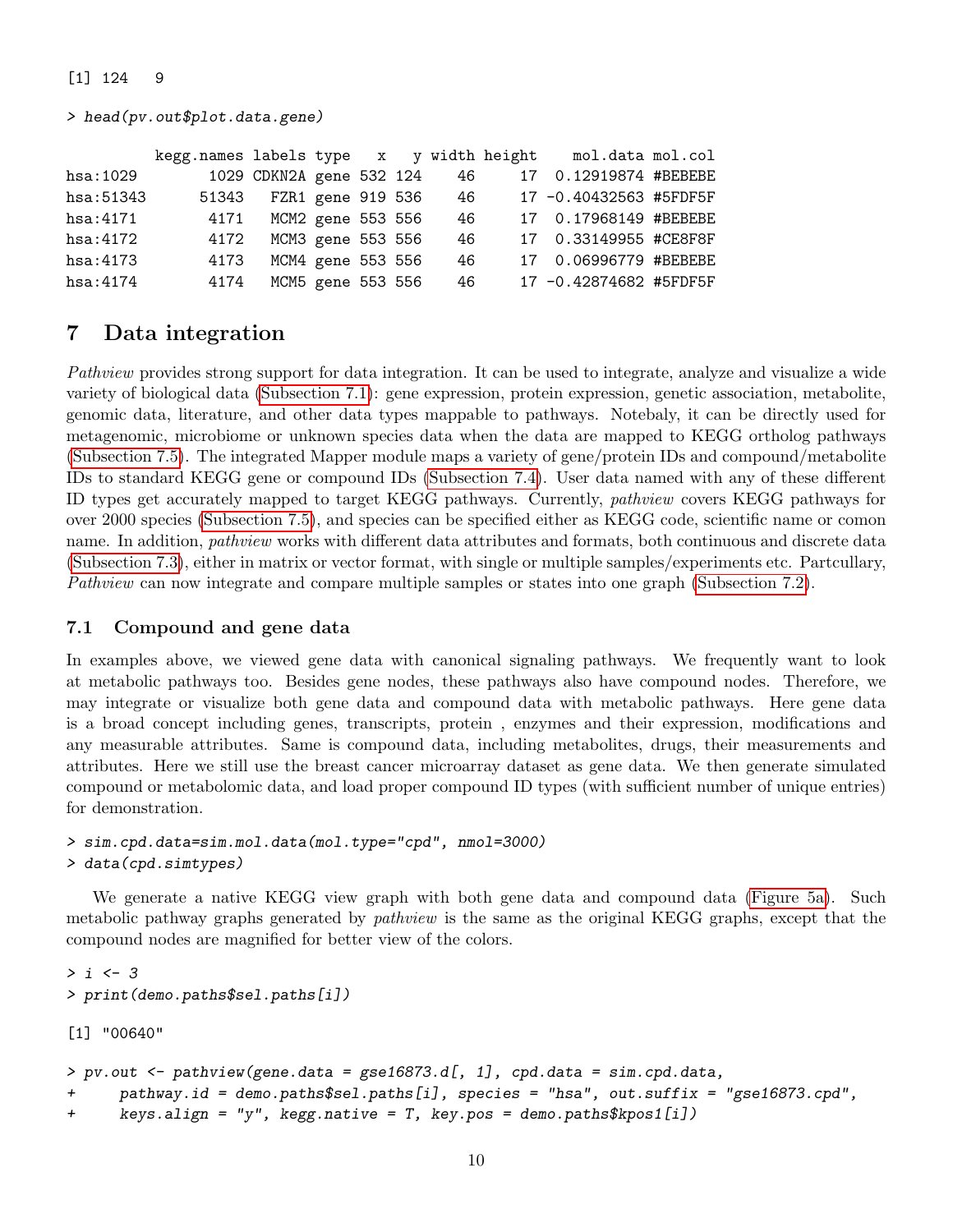[1] "Downloading xml files for hsa00640, 1/1 pathways.." [1] "Downloading png files for hsa00640, 1/1 pathways.." > str(pv.out) List of 2 \$ plot.data.gene:'data.frame': 21 obs. of 9 variables: ..\$ kegg.names: chr [1:21] "4329" "4329" "84693" "5095" ... ..\$ labels : chr [1:21] "ALDH6A1" "ALDH6A1" "MCEE" "PCCA"  $\ldots$ \$ type  $\ldots$  chr  $[1:21]$  "gene" "gene" "gene" "gene"  $\ldots$ 

```
..$ x : num [1:21] 936 890 773 852 796 796 746 746 713 599 ...
 ..$ y : num [1:21] 430 609 525 430 309 223 309 223 556 566 ...
 ..$ width : num [1:21] 46 46 46 46 46 46 46 46 46 46 ...
 ..$ height : num [1:21] 17 17 17 17 17 17 17 17 17 17 ...
 ..$ mol.data : num [1:21] 0.7469 0.7469 NA 1.1903 0.0733 ...
 ..$ mol.col : Factor w/ 8 levels "#30EF30","#5FDF5F",..: 6 6 8 7 4 4 8 8 5 7 ...
$ plot.data.cpd :'data.frame': 36 obs. of 9 variables:
 ..$ kegg.names: chr [1:36] "C04225" "C02614" "C00109" "C02876" ...
 ..$ labels : chr [1:36] "C04225" "C02614" "C00109" "C02876" ...
 ..$ type : chr [1:36] "compound" "compound" "compound" "compound" ...
 ..$ x : num [1:36] 646 551 646 771 771 551 545 545 545 771 ...
 ..$ y : num [1:36] 495 143 118 115 184 90 184 255 354 351 ...
 ..$ width : num [1:36] 8 8 8 8 8 8 8 8 8 8 ...
 ..$ height : num [1:36] 8 8 8 8 8 8 8 8 8 8 ...
 ..$ mol.data : num [1:36] NA 0.000376 0.825575 -0.35501 -1.551161 ...
 ..$ mol.col : Factor w/ 8 levels "#0000FF","#3030EF",..: 8 5 7 4 1 8 8 8 8 7 ...
```
> head(pv.out\$plot.data.cpd)

|     | kegg.names labels |                                |  |    | type x y width height | mol.data mol.col        |             |
|-----|-------------------|--------------------------------|--|----|-----------------------|-------------------------|-------------|
| 52  |                   | C04225 C04225 compound 646 495 |  | 8  | 8                     |                         | NA #FFFFFFF |
| 107 |                   | C02614 C02614 compound 551 143 |  | -8 |                       | 8 0.0003758095 #BEBEBE  |             |
| 108 |                   | C00109 C00109 compound 646 118 |  | 8  |                       | 8 0.8255746672 #FFFF00  |             |
| 109 |                   | C02876 C02876 compound 771 115 |  | 8  |                       | 8 -0.3550097157 #8F8FCE |             |
| 110 |                   | C00163 C00163 compound 771 184 |  | 8  |                       | 8 -1.5511608864 #0000FF |             |
| 111 |                   | C01234 C01234 compound 551 90  |  | 8  |                       | 8 - 10                  | NA #FFFFFFF |

We also generate Graphviz view of the same pathway and data [\(Figure 5b\)](#page-11-0). Graphviz view better shows the hierarchical structure. For metabolic pathways, we need to parse the reaction entries from xml files and convert it to relationships between gene and compound nodes. We use ellipses for compound nodes. The labels are standard compound names, which are retrieved from CHEMBL database. KEGG does not provide it in the pathway database files. Chemical names are long strings, we need to do word wrap to fit them to specified width on the graph.

```
> pv.out < - pathview(gene.data = gse16873.d[, 1], cpd.data = sim.cpd.data,
```

```
+ pathway.id = demo.paths$sel.paths[i], species = "hsa", out.suffix = "gse16873.cpd",
```

```
+ keys.align = "y", kegg.native = F, key.pos = demo.paths$kpos2[i],
```

```
+ sign.pos = demo.paths$spos[i], cpd.lab.offset = demo.paths$offs[i])
```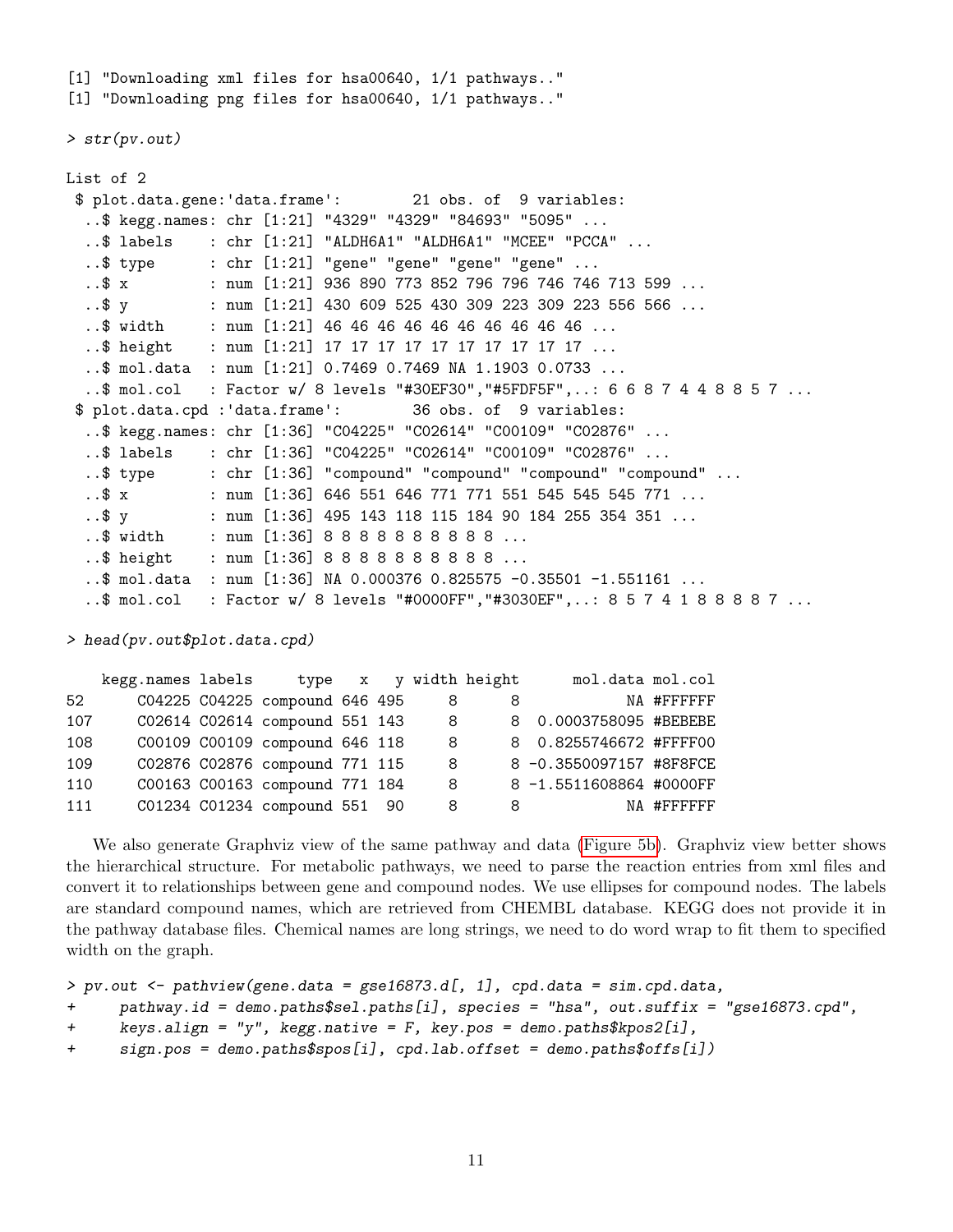<span id="page-11-0"></span>

(a)



Figure 5: Example (a) KEGG view or (b) Graphviz view on both gene data and compound data simultaneously.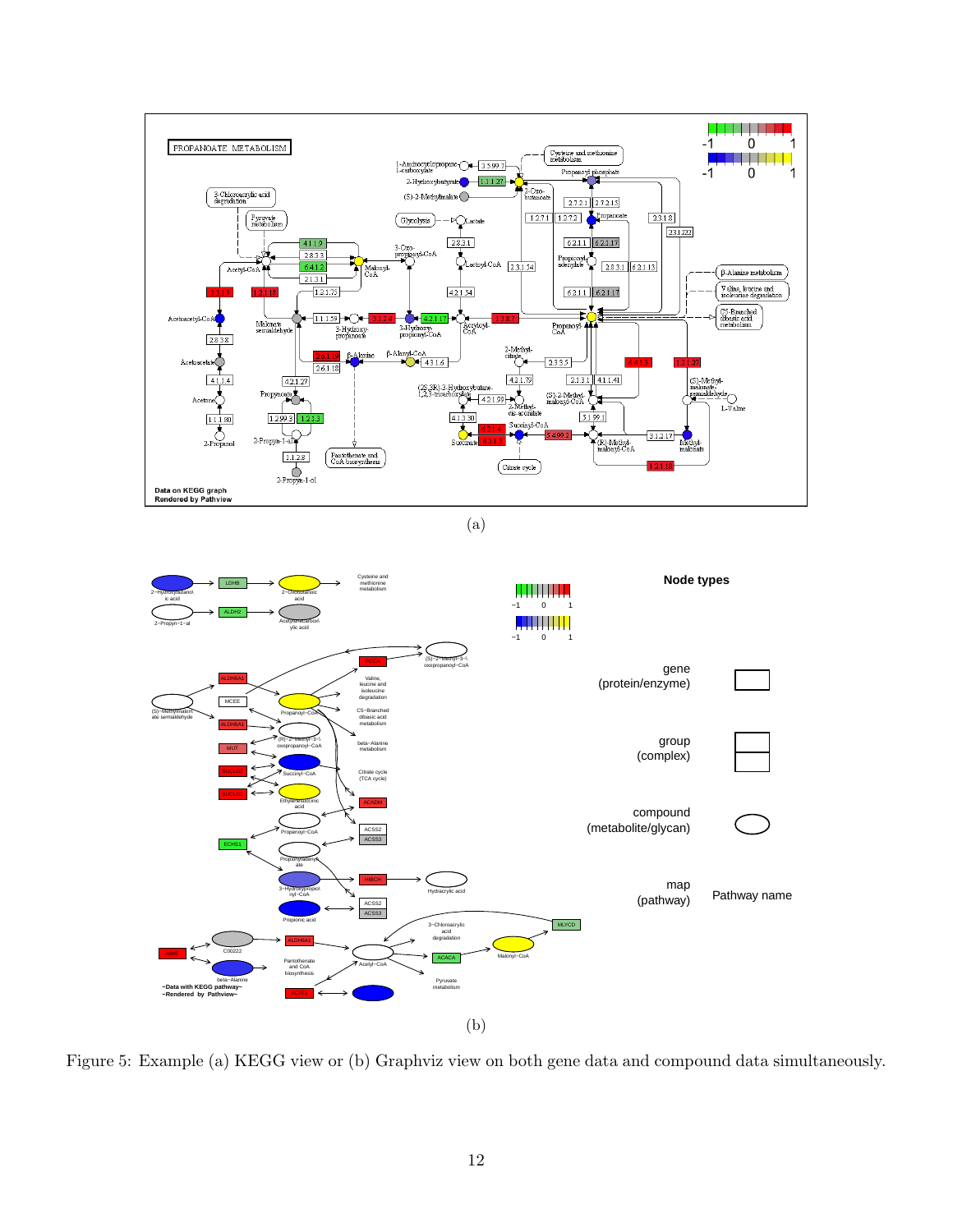#### <span id="page-12-0"></span>7.2 Multiple states or samples

In all previous examples, we looked at single sample data, which are either vector or single-column matrix. Pathview also handles multiple sample data, it used to generate graph for each sample. Since version 1.1.6, Pathview can integrate and plot multiple samples or states into one graph (Figure [6](#page-14-0) - [7\)](#page-15-0).

Let's simulate compound data with multiple replicate samples first.

```
> set.seed(10)
> sim.cpd.data2 = matrix(sample(sim.cpd.data, 18000,
+ replace = T), ncol = 6)
> rownames(sim.cpd.data2) = names(sim.cpd.data)
> colnames(sim.cpd.data2) = paste("exp", 1:6, sep = "")
> head(sim.cpd.data2, 3)
             exp1 exp2 exp3 exp4 exp5 exp6
C02787 0.62355826 -0.1108793 1.069398 -0.9595403 1.653444849 1.360614
C08521 -1.23737070 0.4676360 -2.064253 -0.6593838 0.004274093 0.512765
```
C01043 -0.01768295 0.5472769 -0.592388 -0.1190882 0.950917578 -1.130288

In the following examples, gene.data has three samples while cpd.data has two. We may include all these samples in one graph. We can do either native KEGG view [\(Figure 6\)](#page-14-0) or Graphviz view [\(Figure 7\)](#page-15-0)on such multiple-sample data. In these graphs, we see that the gene nodes and compound nodes are sliced into multiple pieces corresponding to different states or samples. Since the sample sizes are different for gene.data and cpd.data, we can choose to match the data if samples in the two data types are actually paired, i.e. first columns of for gene.data and cpd.data come from the same experiment/sample, and so on.

```
> #KEGG view
> pv.out < -pathview(gene.data = gse16873.d[, 1:3],+ cpd.data = sim.cpd.data2[, 1:2], pathway.id = demo.paths$sel.paths[i],
+ species = "hsa", out.suffix = "gse16873.cpd.3-2s", keys.align = "y",
+ kegg.native = T, match.data = F, multi.state = T, same.layer = T)
> head(pv.out$plot.data.cpd)
   kegg.names labels type x y width height exp1 exp2
52 C04225 C04225 compound 646 495 8 8 NA NA
107 C02614 C02614 compound 551 143 8 8 0.5832773 -0.2103209
108 C00109 C00109 compound 646 118 8 8 -0.9303826 -1.5159213
109 C02876 C02876 compound 771 115 8 8 -0.2057261 -0.7079735
110 C00163 C00163 compound 771 184 8 8 -0.3073480 -0.4798327
111 C01234 C01234 compound 551 90 8 8 NA NA
   exp1.col exp2.col
52 #FFFFFF #FFFFFF
107 #DFDF5F #8F8FCE
108 #0000FF #0000FF
109 #8F8FCE #3030EF
110 #8F8FCE #5F5FDF
111 #FFFFFF #FFFFFF
> #KEGG view with data match
> pv.out < -pathview(gene.data = gse16873.d[, 1:3],+ cpd.data = sim.cpd.data2[, 1:2], pathway.id = demo.paths$sel.paths[i],
+ species = "hsa", out.suffix = "gse16873.cpd.3-2s.match",
```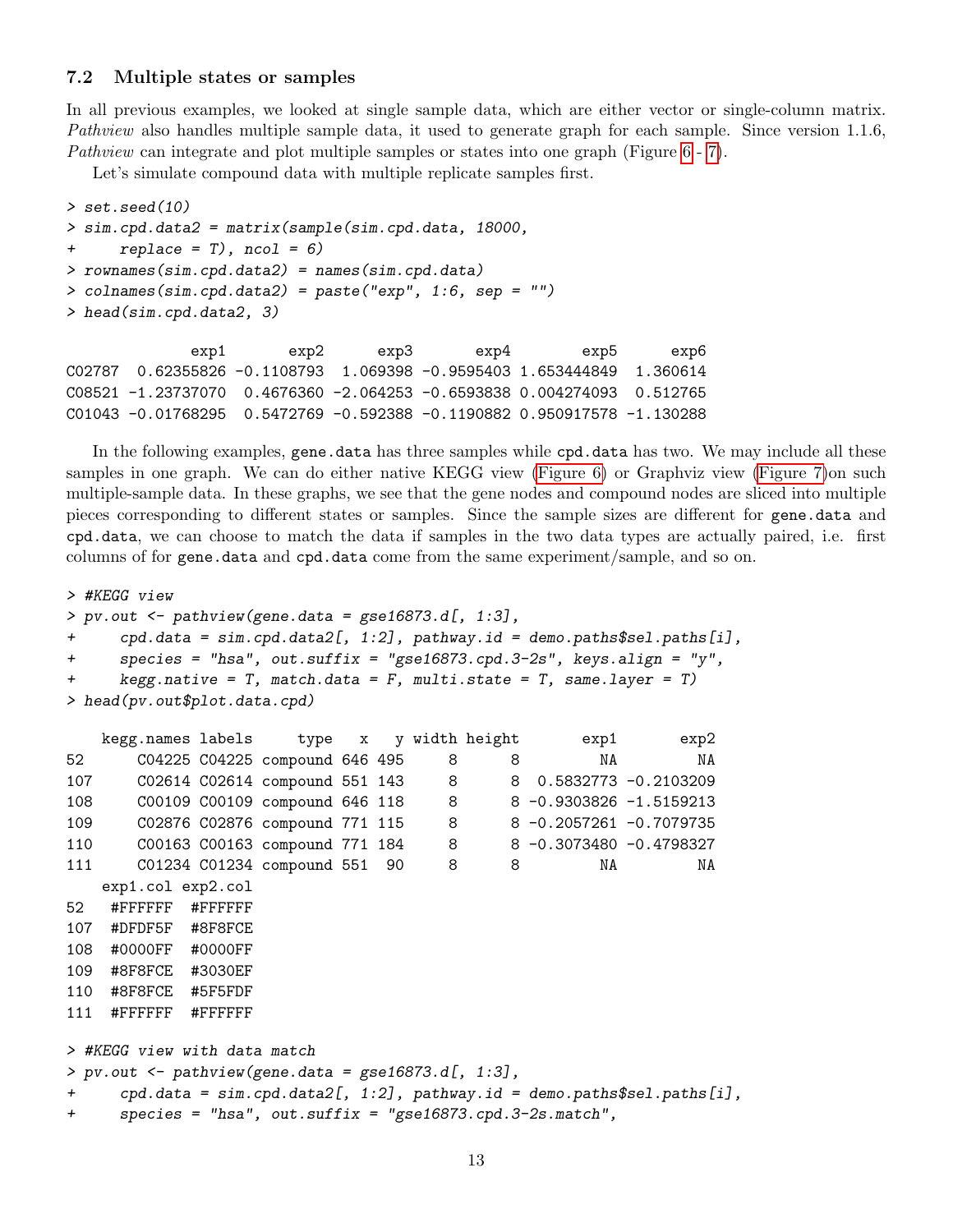```
+ keys.align = "y", kegg.native = T, match.data = T, multi.state = T,
+ same.layer = T)
> #graphviz view
> pv.out <- pathview(gene.data = gse16873.d[, 1:3],
     cpd.data = sim.cpd.data2[, 1:2], pathway.id = demo.paths$sel.paths[i],+ species = "hsa", out.suffix = "gse16873.cpd.3-2s", keys.align = "y",
+ kegg.native = F, match.data = F, multi.state = T, same.layer = T)
```
Again, we may choose to plot the samples separately, i.e. one sample per graph. Note that in this case, the samples in gene.data and cpd.data has to be matched as to be assigned to the same graph. Hence, argument match.data isn't really effective here.

```
> #plot samples/states separately
> pv.out < -pathview(gene.data = gse16873.d[, 1:3],+ cpd.data = sim.cpd.data2[, 1:2], pathway.id = demo.paths$sel.paths[i],
+ species = "hsa", out.suffix = "gse16873.cpd.3-2s", keys.align = "y",
+ kegg.native = T, match.data = F, multi.state = F, same.layer = T)
```
As described above, KEGG views on the same layer may takes some time. Again, we can choose to do KEGG view with two layers as to speed up the process if we don't mind losing the original KEGG gene labels (or EC numbers).

```
> pv.out < -pathview(gene.data = gse16873.d[, 1:3],+ cpd.data = sim.cpd.data2[, 1:2], pathway.id = demo.paths$sel.paths[i],
+ species = "hsa", out.suffix = "gse16873.cpd.3-2s.2layer",
+ keys.align = "y", kegg.native = T, match.data = F, multi.state = T,
+ same.layer = F)
```
#### <span id="page-13-0"></span>7.3 Discrete data

So far, we have been dealing with continuous data. But we often work with discrete data too. For instance, we select list of signficant genes or compound based on some statistics (p-value, fold change etc). The input data can be named vector of two levels, either 1 or 0 (signficant or not), or it can be a shorter list of signficant gene/compound names. In the next two examples, we made both gene.data and cpd.data or gene.data only [\(Figure 8\)](#page-15-1) discrete.

```
> require(org.Hs.eg.db)
> gse16873.t <- apply(gse16873.d, 1, function(x) t.test(x,+ alternative = "two.sided")$p.value)
> sel.genes <- names(gse16873.t)[gse16873.t < 0.1]
> sel.cpds <- names(sim.cpd.data)[abs(sim.cpd.data) > 0.5]
> pv.out <- pathview(gene.data = sel.genes, cpd.data = sel.cpds,
+ pathway.id = demo.paths$sel.paths[i], species = "hsa", out.suffix = "sel.genes.sel.cpd",
+ keys.align = "y", kegg.native = T, key.pos = demo.paths$kpos1[i],
+ limit = list(gene = 5, cpd = 2), bins = list(gene = 5, cpd = 2),
+ na.col = "gray", discrete = list(gene = T, cpd = T))
> pv.out <- pathview(gene.data = sel.genes, cpd.data = sim.cpd.data,
+ pathway.id = demo.paths$sel.paths[i], species = "hsa", out.suffix = "sel.genes.cpd",
+ keys.align = "y", kegg.native = T, key.pos = demo.paths$kpos1[i],
+ limit = list(gene = 5, cpd = 1), bins = list(gene = 5, cpd = 10),
+ na.col = "gray", discrete = list(gene = T, cpd = F))
```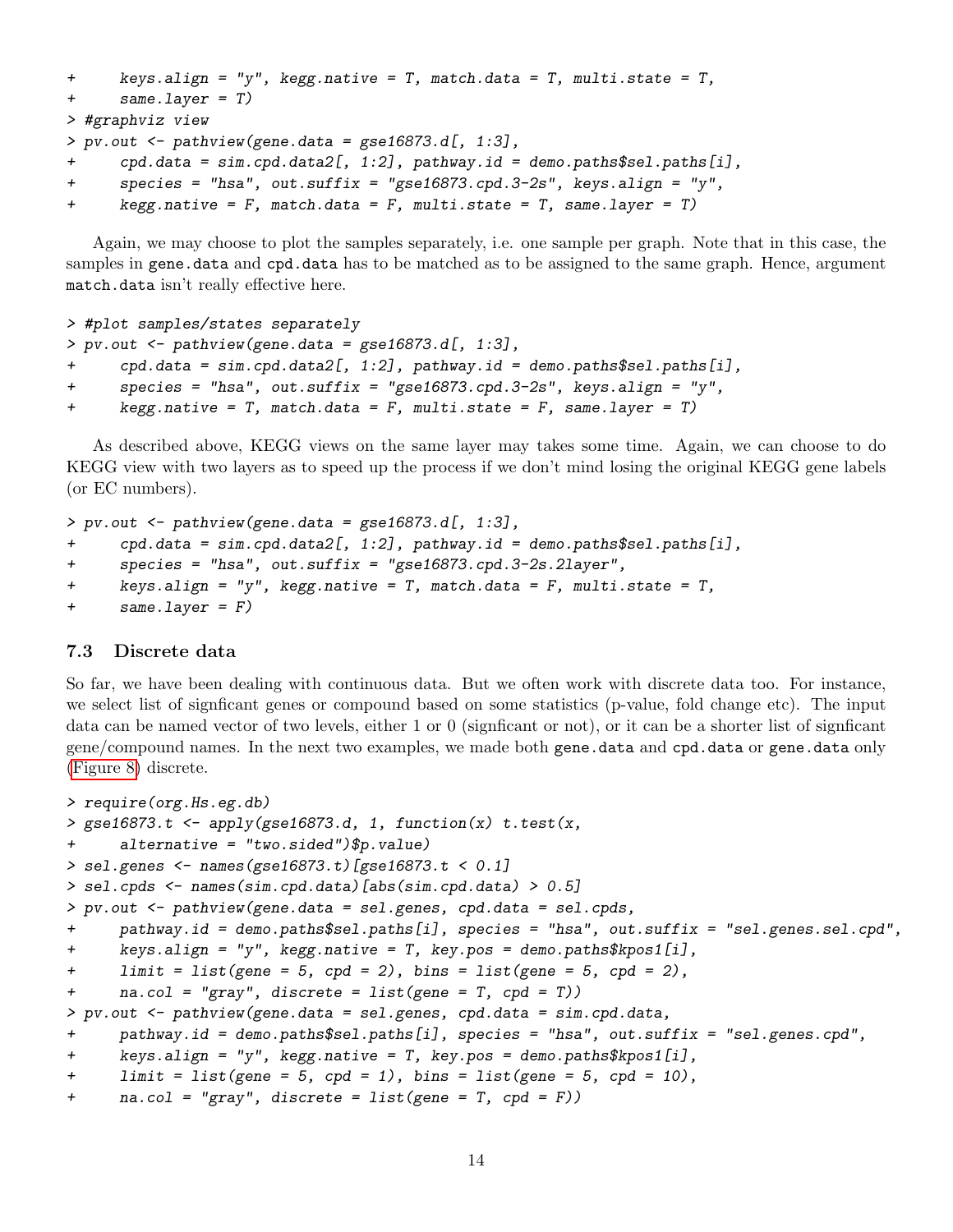<span id="page-14-0"></span>

(a)



Figure 6: Example KEGG view on multiple states of both gene data and compound data simultaneously (a) without or (b) with matching the samples.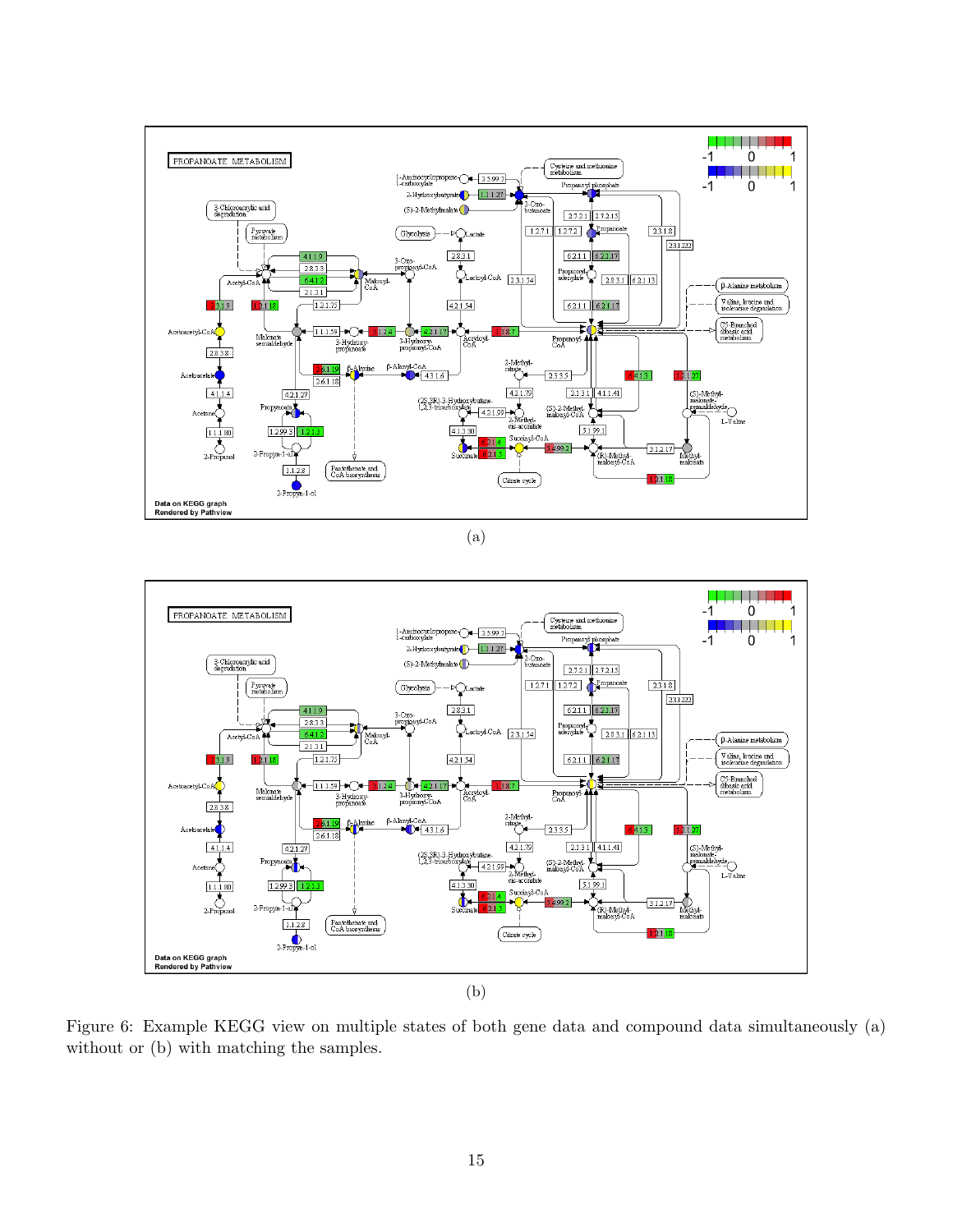<span id="page-15-0"></span>

Figure 7: Example Graphviz view on multiple states of both gene data and compound data simultaneously.

<span id="page-15-1"></span>

Figure 8: Example native KEGG view on discrete gene data and continuous compound data simultaneously.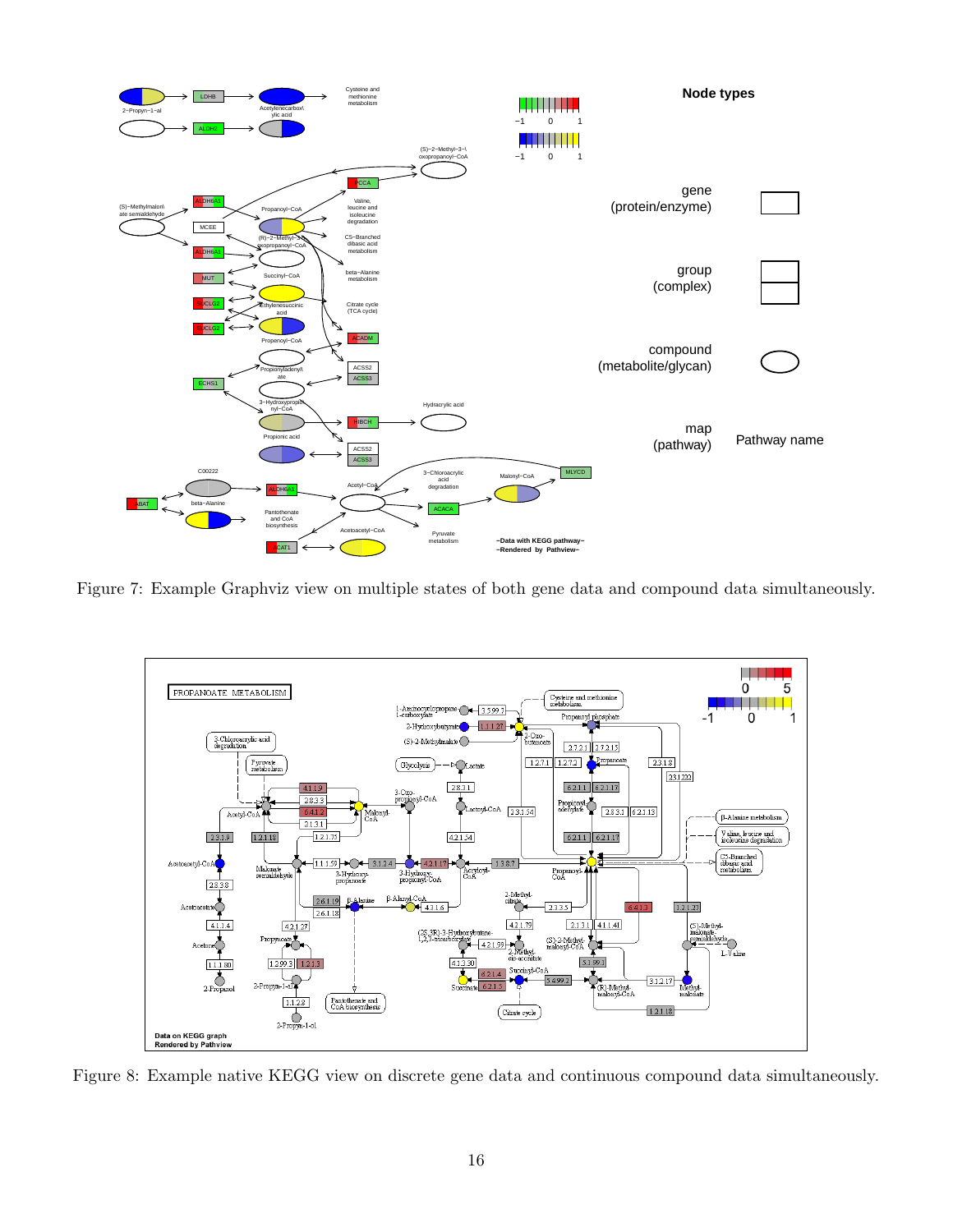<span id="page-16-1"></span>

Figure 9: Example native KEGG view on gene data and compound data with other ID types.

#### <span id="page-16-0"></span>7.4 ID mapping

A distinguished feature of pathview is its strong ID mapping capability. The integrated Mapper module maps over 10 types of gene or protein IDs, and 20 types of compound or metabolite IDs to standard KEGG gene or compound IDs, and also maps between these external IDs. In other words, user data named with any of these different ID types get accurately mapped to target KEGG pathways. Pathview applies to pathways for over 2000 species, and species can be specified in multiple formats: KEGG code, scientific name or comon name.

The following example makes use of the integrated mapper to map external ID types to standard KEGG IDs automatically [\(Figure 9\)](#page-16-1). We only need to specify the external ID types using gene.idtype and cpd.idtype arguments. Note that automatic mapping is limited to certain ID types. For details check: gene.idtype.list and data(rn.list); names(rn.list).

```
> cpd.cas \leq sim.mol.data(mol.type = "cpd", id.type = cpd.simtypes[2],
+ nmol = 10000)
> gene.ensprot <- sim.mol.data(mol.type = "gene", id.type = gene.idtype.list[4],
+ nmol = 50000)
> pv.out <- pathview(gene.data = gene.ensprot, cpd.data = cpd.cas,
+ gene.idtype = gene.idtype.list[4], cpd.idtype = cpd.simtypes[2],
+ pathway.id = demo.paths$sel.paths[i], species = "hsa", same.layer = T,
+ out.suffix = "gene.ensprot.cpd.cas", keys.align = "y", kegg.native = T,
+ key.pos = demo.paths$kpos2[i], sign.pos = demo.paths$spos[i],
+ \quad limit = list(gene = 3, cpd = 3), bins = list(gene = 6, cpd = 6))
```
For external IDs not in the auto-mapping lists, we may make use of the mol.sum function (also part of the Mapper module) to do the ID and data mapping explicitly. Here we need to provide id.map, the mapping matrix between external ID and KEGG standard ID. We use ID mapping functions including id2eg and cpdidmap etc to get id.map matrix. Note that these ID mapping functions can be used independent of pathview main function. The following example use this route with the simulated gene.ensprot and cpd.kc data above, and we get the same results (Figure not shown).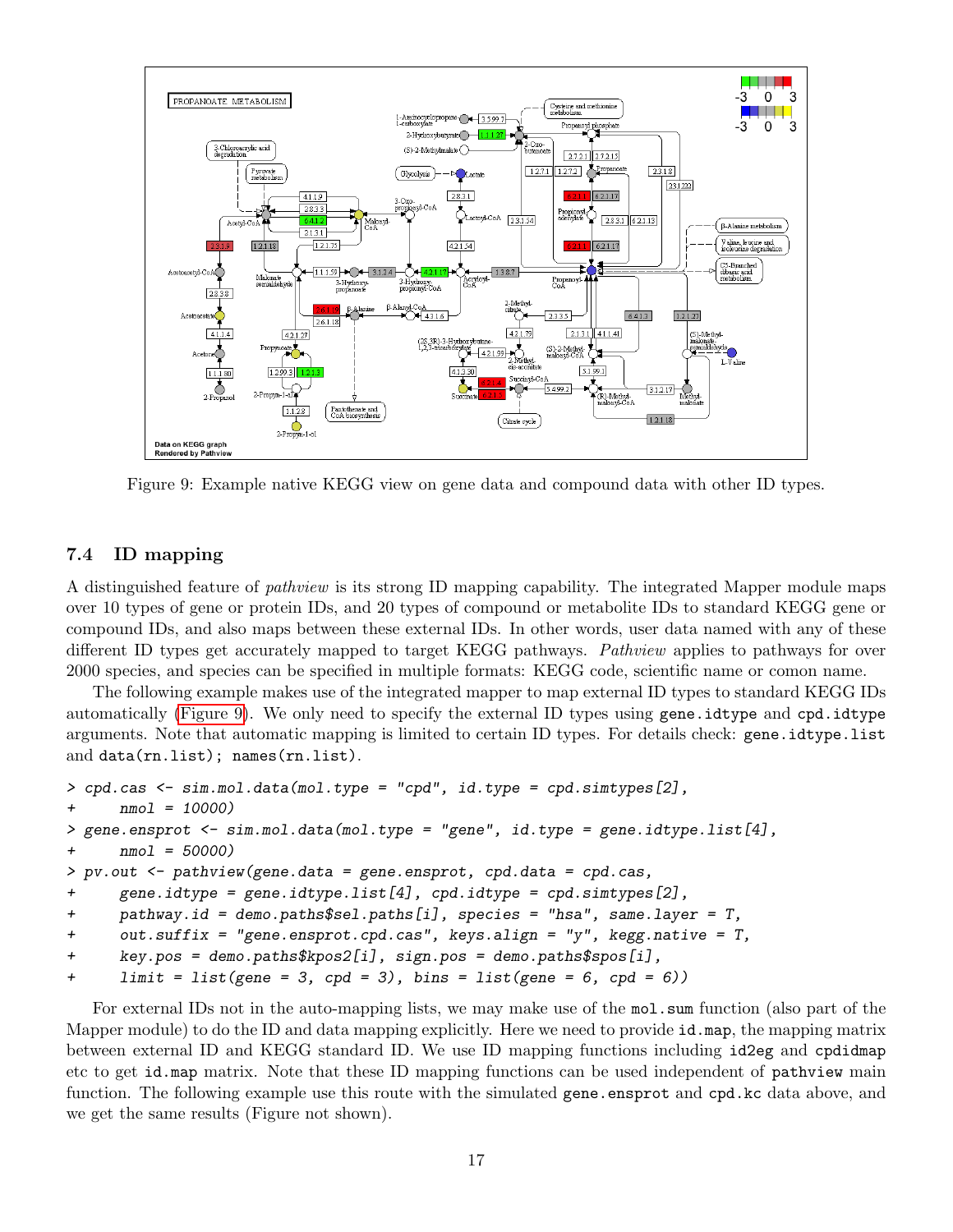```
> id.map.cas <- cpdidmap(in.ids = names(cpd.cas), in.type = cpd.simtypes[2],
+ out.type = "KEGG COMPOUND accession")
> cpd.kc <- mol.sum(mol.data = cpd.cas, id.map = id.map.cas)
> id.map.ensprot <- id2eg(ids = names(gene.ensprot),
+ category = gene.idtype.list[4], org = "Hs")
> gene.entrez <- mol.sum(mol.data = gene.ensprot, id.map = id.map.ensprot)
> pv.out <- pathview(gene.data = gene.entrez, cpd.data = cpd.kc,
+ pathway.id = demo.paths$sel.paths[i], species = "hsa", same.layer = T,
+ out.suffix = "gene.entrez.cpd.kc", keys.align = "y", kegg.native = T,
+ key.pos = demo.paths$kpos2[i], sign.pos = demo.paths$spos[i],
+ \quad limit = list(gene = 3, cpd = 3), bins = list(gene = 6, cpd = 6))
```
#### <span id="page-17-0"></span>7.5 Working with species

Species is a tricky yet important issue when working with KEGG. KEGG has its own dedicated nomenclature and database for species, which includes over 2000 organisms with complete genomes. In other words, gene data for any of these organisms can be mapped, visualized and analyzed using *pathview*. This comprehensive species coverage is a prominent feature of pathview's data integration capacity. However, KEGG does not treat all of these organisms/genomes the same way. KEGG use NCBI GeneID (or Entrez Gene) as the default ID for the most common model animals, including human, mouse, rat etc and a few crops, e.g. soybean, wine grape and maize. On the other hand, KEGG uses Locus tag and other IDs for all others organisms, including animals, plants, fungi, protists, as well as bacteria and archaea.

Pathview carries a data matrix korg, which includes a complete list of supported KEGG species and default gene IDs. Let's explore korg data matrix as to have some idea on KEGG species and its Gene ID usage.

```
> data(korg)
```

```
> head(korg)
```

```
kegg.code scientific.name common.name entrez.gnodes kegg.geneid
[1,] "hsa"  "Homo sapiens"  "human"  "1"  "100"
[2,] "ptr" "Pan troglodytes" "chimpanzee" "1" 100533953"
[3,] "pps" "Pan paniscus" "bonobo" "1" "100967419"
[4,] "pon" "Pongo abelii" "Sumatran orangutan" "1" "100169736"
[5,] "mcc" "Macaca mulatta" "rhesus monkey" "1" "100301991"
[6,] "mmu" "Mus musculus" "mouse" "1" "100042069"
    ncbi.geneid
[1,] "100"
[2,] "100533953"
[3,] "100967419"
[4,] "100169736"
[5,] "100301991"
[6,] "100042069"
> #number of species which use Entrez Gene as the default ID
> sum(korg[,"entrez.gnodes"]=="1")
[1] 35
> #number of species which use other ID types or none as the default ID
> sum(korg[,"entrez.gnodes"]=="0")
[1] 2264
```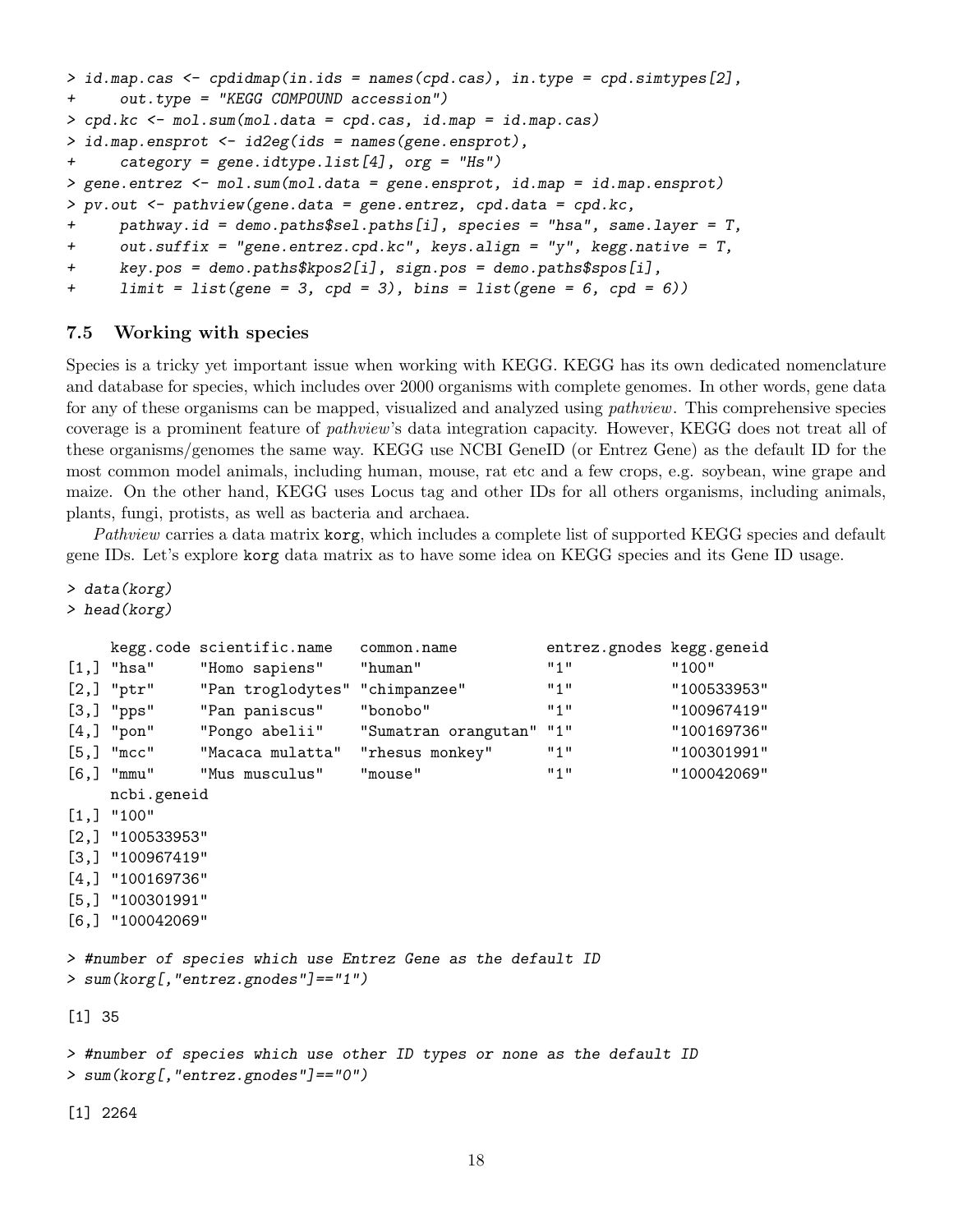> #species which do not have Entrez Gene annotation at all > na.idx=is.na(korg[,"ncbi.geneid"])

> korg[na.idx,]

|                    |              | kegg.code scientific.name             |                                        |                                                        |  |  |  |  |
|--------------------|--------------|---------------------------------------|----------------------------------------|--------------------------------------------------------|--|--|--|--|
|                    | $[1,]$ "cme" | "Cyanidioschyzon merolae"             |                                        |                                                        |  |  |  |  |
|                    | $[2,]$ "pfd" | "Plasmodium falciparum Dd2"           |                                        |                                                        |  |  |  |  |
|                    |              |                                       | [3,] "pfh" "Plasmodium falciparum HB3" |                                                        |  |  |  |  |
|                    | $[4,]$ "lph" |                                       |                                        | "Legionella pneumophila subsp. pneumophila HL06041035" |  |  |  |  |
|                    | $[5,]$ "lpo" |                                       |                                        | "Legionella pneumophila subsp. pneumophila Lorraine"   |  |  |  |  |
|                    | $[6,]$ "mro" |                                       | "Melioribacter roseus"                 |                                                        |  |  |  |  |
|                    |              | common.name entrez.gnodes kegg.geneid |                                        | ncbi.geneid                                            |  |  |  |  |
| $[1,]$ ""          |              | "0"                                   | "cme: CMA030C" NA                      |                                                        |  |  |  |  |
| [2,]               | $\mathbf{H}$ | "0"                                   | "pfd:PFDG_00003" NA                    |                                                        |  |  |  |  |
| $\left[3, \right]$ | $\mathbf{H}$ | "0"                                   | "pfh:PFHG_00076" NA                    |                                                        |  |  |  |  |
| [4,]               | $\mathbf{H}$ | "0"                                   | NA                                     | NA                                                     |  |  |  |  |
| $[5,]$ ""          |              | "0"                                   | NA                                     | NA                                                     |  |  |  |  |
| $[6,$ ]            | $\mathbf{H}$ | "0"                                   | ΝA                                     | NA                                                     |  |  |  |  |

From the exploration of korg above, we see that out of the 2299 KEGG species, 3 don't have any gene ID (annotation) and 6 not have NCBI (Entrez) Gene ID. Almost all of them have both default KEGG gene ID (often Locus tag) and Entrez Gene ID annotation. Therefore, pathview accepts gene.idtype="kegg" or "Entrez" (case insensitive) for all these species. The users need to make sure the right gene.idtype is specified because KEGG and Entrez Gene IDs are not the same except for 35 common species. For 19 species, Bioconductor provides gene annotation packages. The users have the freedom to input gene.data with other gene.idtype's. For a list of these Bioconductor annotated species and extra Gene ID types allowed:

#### > data(bods)

#### > bods

| package                     | species               | kegg code |
|-----------------------------|-----------------------|-----------|
| $[1,]$ "org. Ag. eg. db"    | "Anopheles"           | "aga"     |
| $[2,]$ "org. At. tair. db"  | "Arabidopsis"         | "ath"     |
| $[3,]$ " $org.Bt.eg.db"$    | "Bovine"              | "bta"     |
| $[4,]$ " $org.Ce.eg.db"$    | "Worm"                | "cel"     |
| $[5,]$ " $org.Cf.eg.db"$    | "Canine"              | "cfa"     |
| $[6,]$ " $org.Dm.eg.db"$    | "Fly"                 | "dme"     |
| $[7,]$ "org.Dr.eg.db"       | "Zebrafish"           | "dre"     |
| $[8,]$ "org. EcK12.eg.db"   | "E coli strain K12"   | "eco"     |
| [9,] "org.EcSakai.eg.db"    | "E coli strain Sakai" | "ecs"     |
| $[10,]$ " $org.Gg.eg.db"$   | "Chicken"             | "gga"     |
| $[11,]$ "org. Hs.eg.db"     | "Human"               | "hsa"     |
| $[12,]$ "org. Mm.eg.db"     | "Mouse"               | "mmu"     |
| $[13,]$ " $org.Mmu. eg.db"$ | "Rhesus"              | "mcc"     |
| [14,] "org. Pf. plasmo.db"  | "Malaria"             | "pfa"     |
| $[15,]$ "org. Pt.eg.db"     | "Chimp"               | "ptr"     |
| $[16,]$ "org. Rn. eg. db"   | "Rat"                 | "rno"     |
| $[17,]$ " $org.Sc.sgd.db"$  | "Yeast"               | "sce"     |
| $[18,]$ " $org.Ss.eg.db"$   | "Pig"                 | "ssc"     |
| $[19,]$ "org.Xl.eg.db"      | "Xenopus"             | "xla"     |
|                             |                       |           |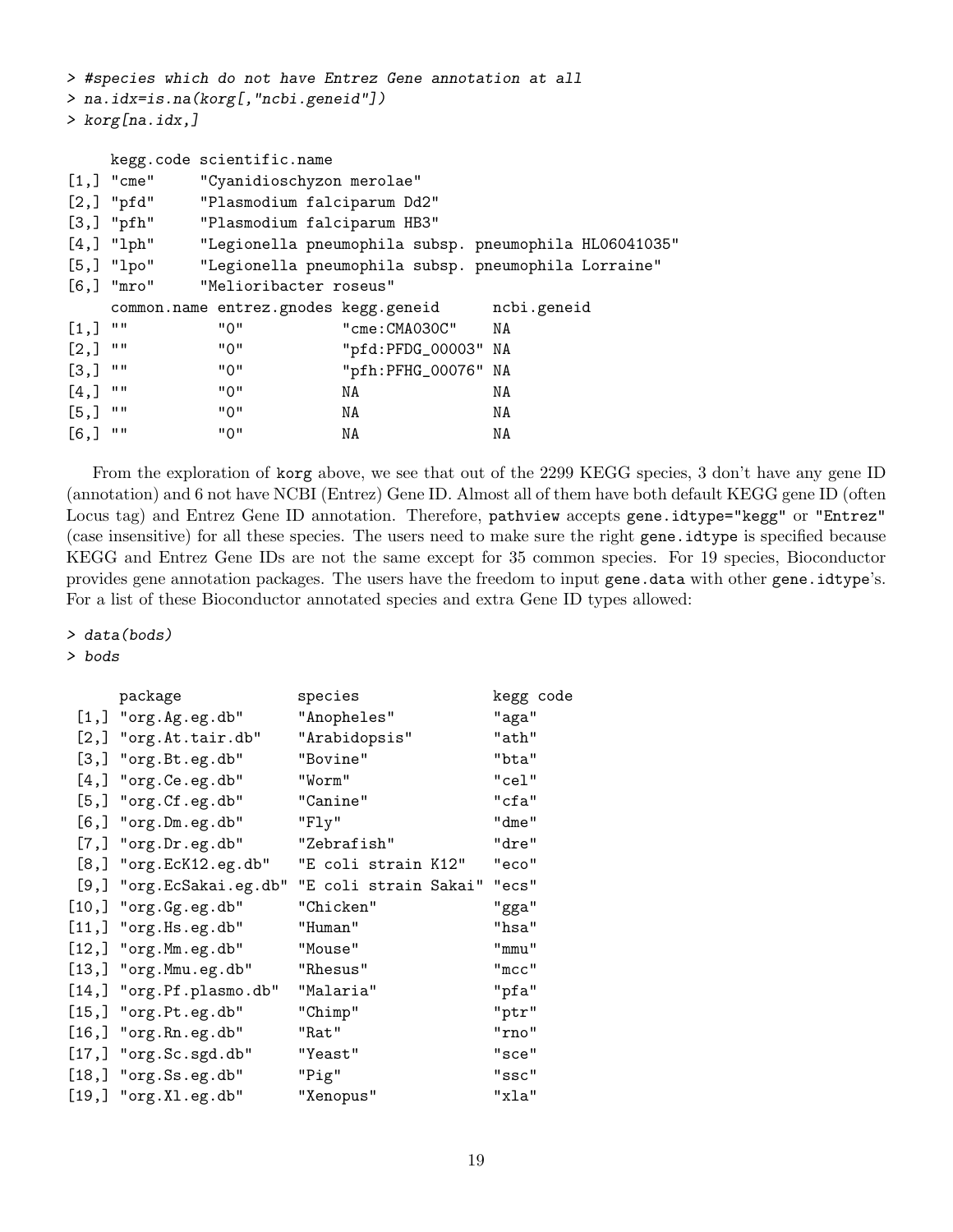[1] "SYMBOL" "GENENAME" "ENSEMBL" "ENSEMBLPROT" "PROSITE" [6] "UNIGENE" "UNIPROT" "ACCNUM" "ENSEMBLTRANS" "REFSEQ"

All previous examples show human data, where Entrez Gene is KEGG's default gene ID. Pathview now (since version 1.1.5) explicitly handles species which use Locus tag or other gene IDs as the KEGG default ID. Below are an couple of examples with E coli strain K12 data. First, we work on gene data with the default KEGG ID (Locus tag) for E coli K12.

```
> eco.dat.kegg <- sim.mol.data(mol.type="gene",id.type="kegg",species="eco",nmol=3000)
> head(eco.dat.kegg)
```
b1447 b1206 b2579 b0264 b2197 b2267 -1.15259948 0.46416071 0.72893247 0.41061745 -1.46114720 -0.01890809

```
> pv.out <- pathview(gene.data = eco.dat.kegg, gene.idtype="kegg",
+ pathway.id = "00640", species = "eco", out.suffix = "eco.kegg",
+ kegg.native = T, same.layer=T)
```

```
[1] "Downloading xml files for eco00640, 1/1 pathways.."
[1] "Downloading png files for eco00640, 1/1 pathways.."
```
> data(gene.idtype.list)

> gene.idtype.list

We may also work on gene data with Entrez Gene ID for E coli K12 the same way as for human.

```
> eco.dat.entrez <- sim.mol.data(mol.type="gene",id.type="entrez",species="eco",nmol=3000)
> head(eco.dat.entrez)
```
946008 945770 947068 947698 946697 946750 -1.15259948 0.46416071 0.72893247 0.41061745 -1.46114720 -0.01890809

```
> pv.out <- pathview(gene.data = eco.dat.entrez, gene.idtype="entrez",
+ pathway.id = "00640", species = "eco", out.suffix = "eco.entrez",
+ kegg.native = T, same.layer=T)
```
Based on the bods data described above, E coli K12 is an Bioconductor annotated species. Hence we may further work on its gene data with other ID types, for example, official gene symbols. When calling pathview, such data need to be mapped to Entrez Gene ID first (if not yet), then to default KEGG ID (Locus tag). Therefore, it takes longer time than the last example.

```
> egid.eco=eg2id(names(eco.dat.entrez), category="symbol", pkg="org.EcK12.eg.db")
> eco.dat.symbol <- eco.dat.entrez
> names(eco.dat.symbol) <- egid.eco[,2]
> head(eco.dat.kegg)
> pv.out <- pathview(gene.data = eco.dat.symbol, gene.idtype="symbol",
     pathway.id = "00640", species = "eco", out.suffix = "eco.symbol.2layer",
```

```
+ kegg.native = T, same.layer=F)
```
Importantly, pathview can be directly used for metagenomic or microbiome data when the data are mapped to KEGG ortholog pathways. And data from any new species that has not been annotated and included in KEGG (non-KEGG species) can also been analyzed and visualized using pathview by mapping to KEGG ortholog pathways the same way. In the next example, we simulate the mapped KEGG ortholog gene data first. Then the data is input as gene.data with species="ko". Check pathview function for details.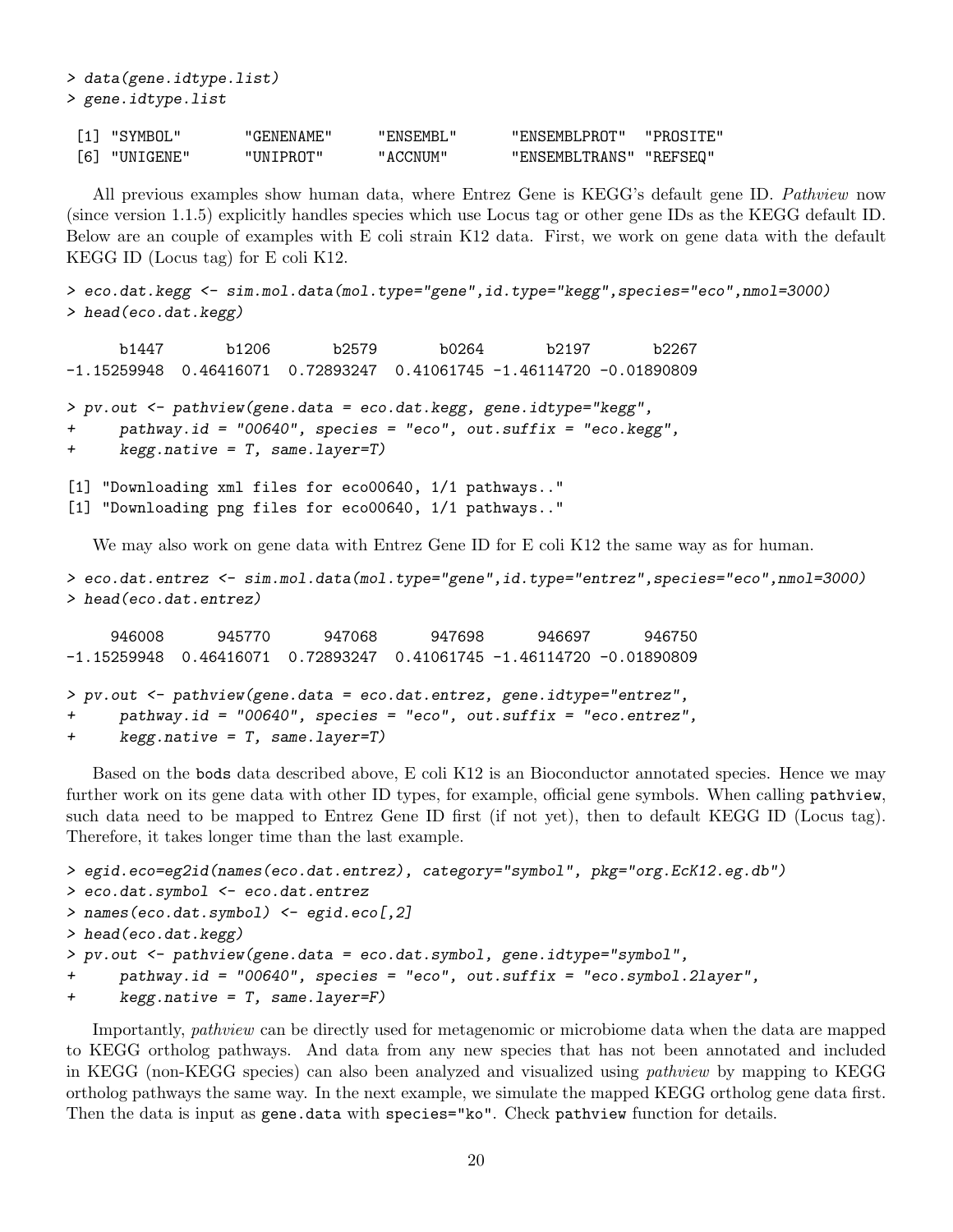```
> ko.data=sim.mol.data(mol.type="gene.ko", nmol=5000)
> pv.out \leq pathview(gene.data = ko.data, pathway.id = "04112",
+ species = "ko", out.suffix = "ko.data", kegg.native = T)
[1] "Downloading xml files for ko04112, 1/1 pathways.."
[1] "Downloading png files for ko04112, 1/1 pathways.."
```
## <span id="page-20-0"></span>8 Integrated workflow with pathway analysis

Although built as a stand alone program, Pathview may seamlessly integrate with pathway and functional analysis tools for large-scale and fully automated analysis pipeline. The next example shows how to connect common pathway analysis to results rendering with pathview. The pathway analysis was done using another Bioconductor package gage [\(Luo et al., 2009\)](#page-21-2), and the selected signficant pathways plus the expression data were then piped to *pathview* for auomated results visualization (Figure not shown). In *qaqe* package, vignette ["RNA-](http://bioconductor.org/packages/2.13/bioc/vignettes/gage/inst/doc/RNA-seqWorkflow.pdf)[Seq Data Pathway and Gene-set Analysis Workflows"](http://bioconductor.org/packages/2.13/bioc/vignettes/gage/inst/doc/RNA-seqWorkflow.pdf) demonstrates GAGE/Pathview workflows on RNA-seq (and microarray) pathway analysis.

```
> library(gage)
> data(gse16873)
> cn <- colnames(gse16873)
> hn <- grep('HN',cn, ignore.case =TRUE)
> dcis <- grep('DCIS',cn, ignore.case =TRUE)
> kgs.file <- system.file("extdata", "kegg.sigmet.rda", package = "pathview")
> data(kegg.gs)
> gse16873.kegg.p <- gage(gse16873, gsets = kegg.gs,
+ ref = hn, samp = dcis)
> gse16873.d <- gagePrep(gse16873, ref = hn, samp = dcis)
> sel <- gse16873.kegg.p$greater[, "q.val"] < 0.1 & !is.na(gse16873.kegg.p$greater[,
+ "q.val"])
> path.ids <- rownames(gse16873.kegg.p$greater)[sel]
> path.ids2 <- substr(path.ids[c(1, 2, 7)], 1, 8)
> pv.out.list <- sapply(path.ids2, function(pid) pathview(gene.data = gse16873.d[,
+ 1:2], pathway.id = pid, species = "hsa"))
```
## 9 Common Errors

- mismatch between the IDs for gene.data (or cpd.data) and gene.idtype (or cpd.idtype). For example, gene.data or cpd.data uses some extern ID types, while gene.idtype = "entrez" and cpd.idtype = "kegg" (default).
- mismatch between gene.data (or cpd.data) and species. For example, gene.data come from "mouse", while species="hsa".
- pathway.id wrong or wrong format, right format should be a five digit number, like 04110, 00620 etc.
- any of limit, bins, both.dir, trans.fun, discrete, low, mid, high arguments is specified as a vector of length 1 or 2, instead of a list of 2 elements. Correct format should be like limit = list(gene  $= 1$ , cpd  $= 1$ ).
- key.pos or sign.pos not good, hence the color key or signature overlaps with pathway main graph.